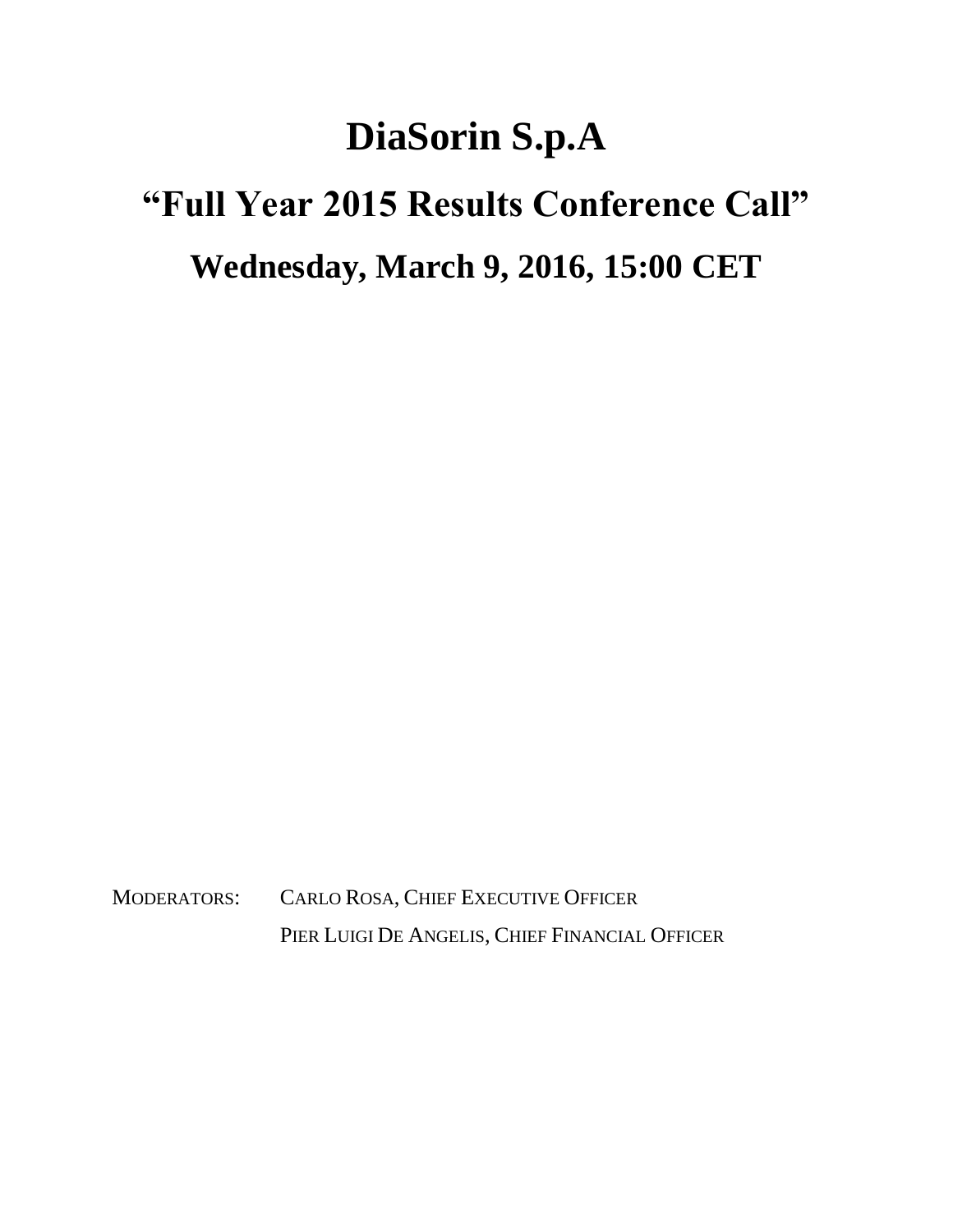OPERATOR: Good afternoon, this is the Chorus Call conference operator. Welcome and thank you for joining the DiaSorin Full Year 2015 Results Conference Call. After the presentation, there will be an opportunity to ask questions.

> At this time, I would like to turn the conference over to Mr. Carlo Rosa, CEO of DiaSorin. Please go ahead, sir.

CARLO ROSA: Yes thank you, operator. Ladies and gentlemen, good afternoon and welcome to our full year 2015 conference call. I will start as usual making comments about the many events that characterized quarter 4 at constant exchange rate, so that everybody can understand better the progression of our 2015 numbers. And then I will turn the microphone to Mr. De Angelis, who will take you through the full year 2015 financials.

> Now, if I can make a comment about 2015, overall it was a very successful year, was full of good news and I believe we achieved notable financial results. In fact, what you saw from the numbers is that we registered growth in revenues and profitability and our net profit and cash generation reached record highs.

> Our revenues in 2015 increased at constant exchange rate 6% keeping our profitability at an EBITDA level of 37.1% granted us to generate a very strong cash flow as you noticed, equal to  $E108$  million of which...which is...which represents a growth of almost  $E17$  million versus the 2014 figures. And we clearly reached a very positive net financial position equal to  $\epsilon$ 267 million which is an increase of over  $\epsilon$ 100 million over the previous year amount.

> Now, let me go back to the quarter 4 and revenues, starting from our CLIA revenues that registered a growth of overall 12%, confirming the fact that our business is driven by the success of the products that we have been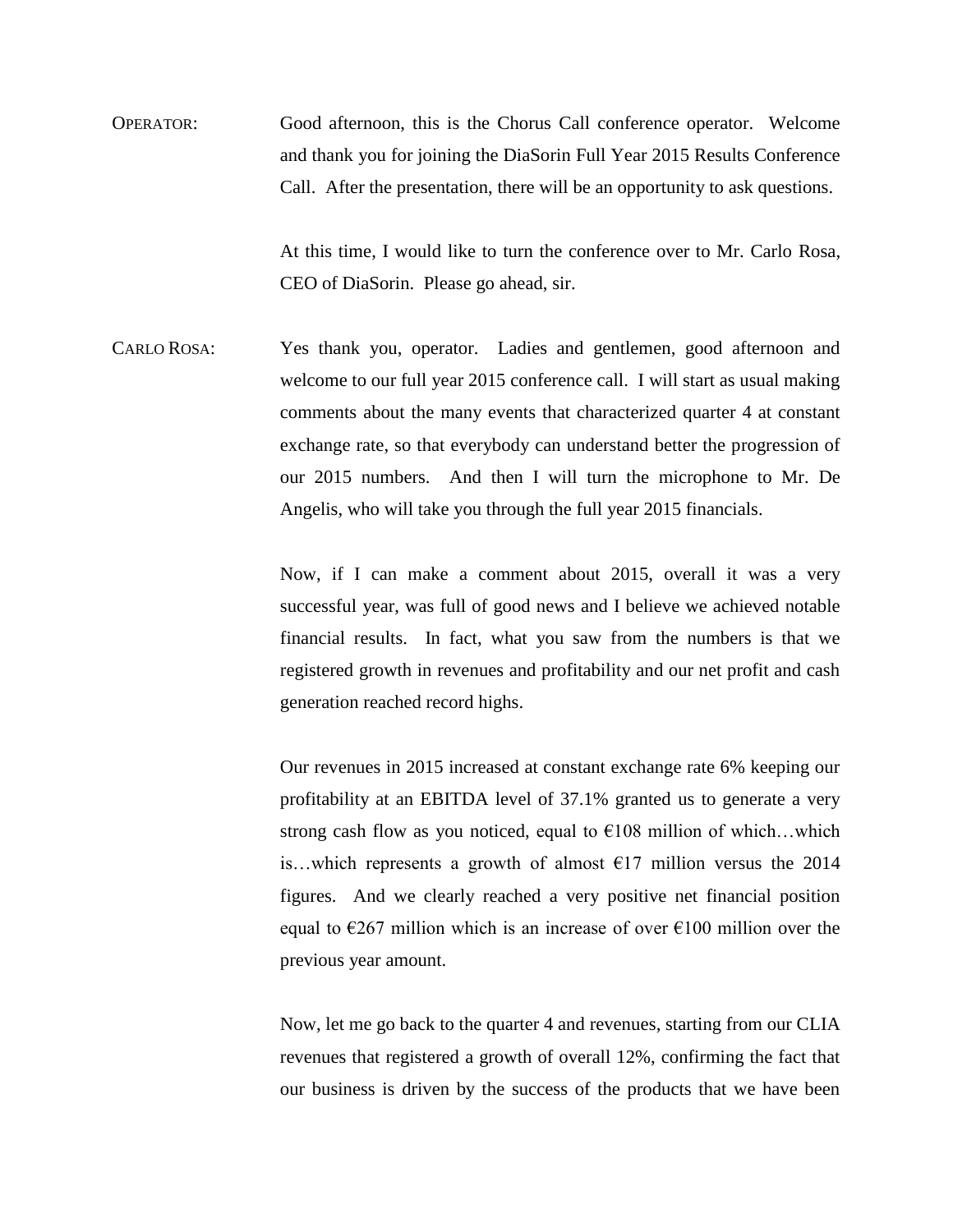launching in the last 24, 36 months. And it's very clear that the 115 products that now represent the menu of available on the LIAISON are the driver in all different geographies for the success of our top-line.

Now, if we now split as usual Vitamin D and CLIA ex- Vitamin D, if we look at CLIA ex-Vitamin D, growth was very strong again in Q4, 18.7% which is pretty much in line with what we did throughout the year. And clearly this benefits from the launch of products that happened last year, and registration of products in the different geographies. I think I would like to address the fact that the newly launched 125 Vitamin D test which as you know now is also approved in the U.S. was very successful and also as because it is introducing a new way to look at kidney disease states. And I think that we got to a level of almost 90% market share worldwide. So now the next task for the Company is going to be to increase the usability and accessibility of this test in different regions.

If you look at the Infectious Disease which is always the engine of growth in all different geographies, it really continues to grow very strong in the U.S. because of the fact that we are able to introduce this product with the large lab chains throughout Europe because of their success in the hospital setting, and in China, because of the success that we have with our prenatal Infectious Disease testing.

Last but not least, the growth is clearly pushed by the new line of gastrointestinal infection product, that now are completed with the launch of the last very important product Calprotectin which is a very important innovative marker for diagnosis of inflammatory state of the bowel. Again, this has been approved and launched in Europe and we are submitting this test to the FDA and we expect to have approval sometimes mid next year.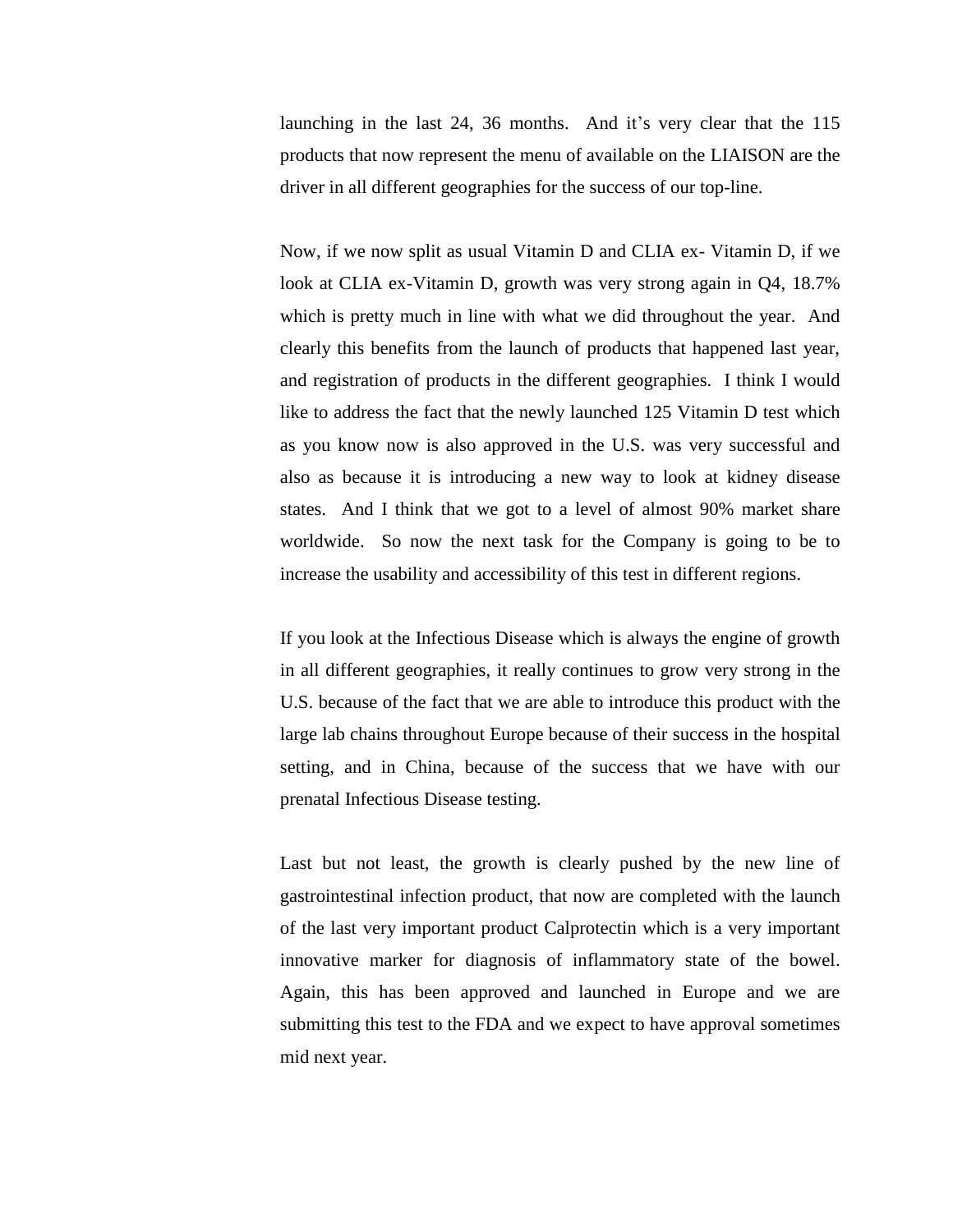So as far as CLIA ex-Vitamin D, strong franchise and we continue to see high double-digit growth. As far as Vitamin D performance, clearly you know that it is…the performance of this product is driven by two different factors, price where we…as we've discussed many times, continue to see price erosion in line with market prices and volumes which have been growing in different geographies, including as you know in the U.S. as a result of the agreement we signed last year with Quest Diagnostics.

Let me discuss the fact that in quarter 4 in North America, the volumes overall…the overall volumes in the market for Vitamin D testing, especially in the large chains of labs were soft compared to previous quarters. We have experienced this also in the past. It is seasonal and we expect the volumes to go back to normal starting from quarter 1 of 2016. And for this reason, the performance of North America in Q4 Vitamin D was relatively soft and so single digit decrease and this clearly has influenced the performance of the overall North American market.

As far as LIAISON XL, we closed the year with 620…over 620 LIASION XL installed throughout all different geographies. And our installed base now of LIAISON XL is over 2,300 systems, so it continues to be a very successful platform. What is changing and I think has been already addressed in the previous quarter, is the fact that now we are pulling from the market all the LIAISONS which we are de-installing and we are throwing away and replacing those where needed with LIAISON XLs.

Now, if we go and look at the revenues by geographies and briefly comment on the different markets, we start from Europe where the growth is solid in Q4, it was up 7.7%, this is very important. It's a very good result for DiaSorin considering the fact that as you know, from our competitors in general, Europe is not a very successful market for diagnostic companies. And this is due to the fact that there is a volume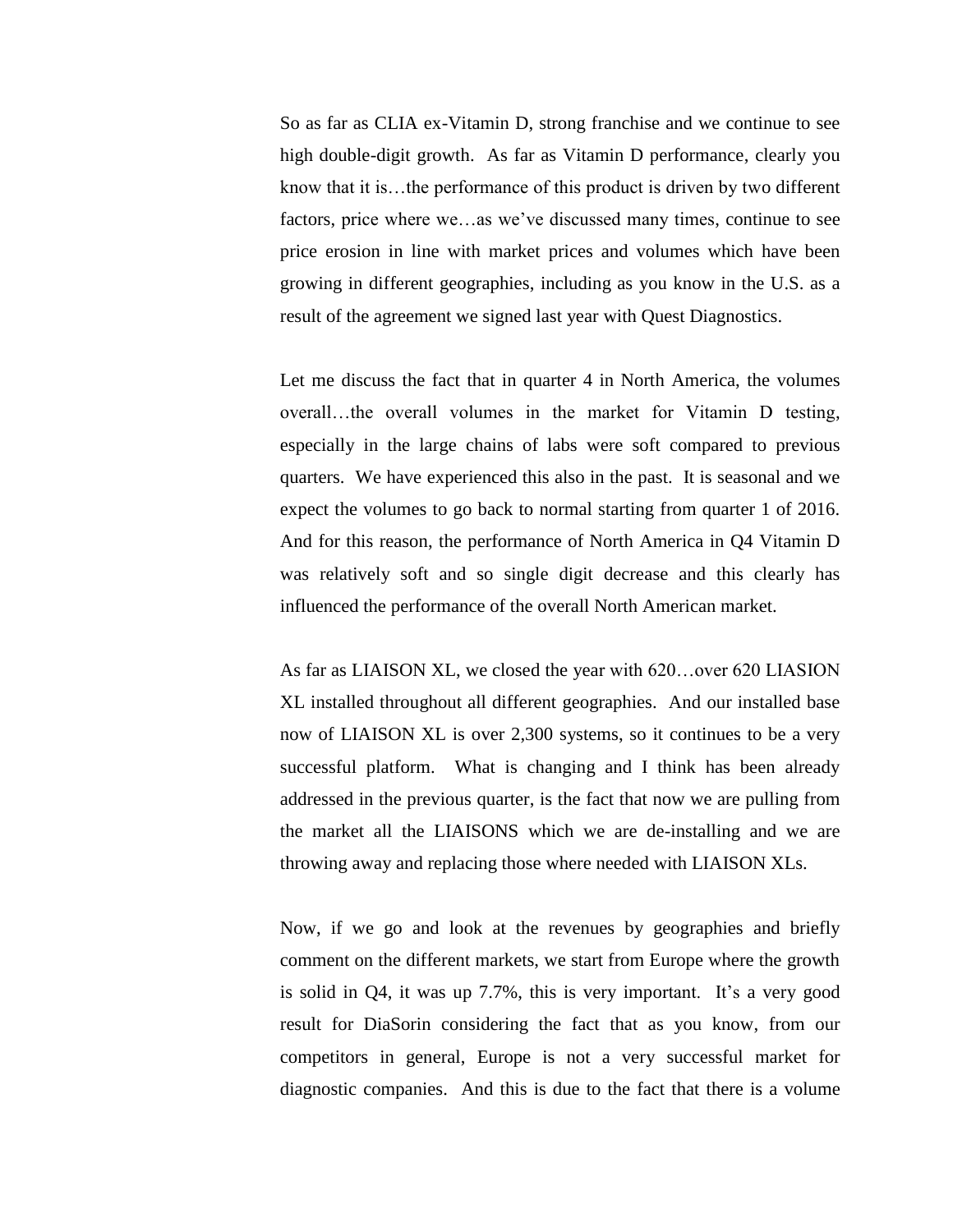deflation on restructuring in different markets, but not withstanding that, we are doing very good because we are considered as a supplier of specialty products and so we don't suffer that much from volume compression.

Notably, Germany continues to be a very successful market for us. In quarter 4, Germany grew 11.5% in line with what we have seen consistently over the last few years. And we expect Germany to continue to be a driver of the growth of the European market.

Italy grew 3% in Q4, showing a recovery from Q3. If you remember, in quarter 3 we discussed the fact that the market was soft. However, we saw a smaller recovery in Q4. We continue to be careful about the Italian market because there is a current reform in place that has been discussed by government to disincentivize some diagnostic testing and mainly related to mainstream products. So we don't feel that this should affect us for all our specialties. But some of the mainstream products that we are selling we see that there is a decrease in volumes and we already saw it starting from last year. But overall, notwithstanding the fact that the market in Italy is not simple, we still see growth and I consider this our success.

Last but not least, in France, the Vitamin D effect finally is over. So now the Vitamin D volume is stable and therefore, we expect to see growth starting from 2016 driven by the CLIA ex-D.

Now, if we move to North America, the region in Q4 grew 1%. The growth in CLIA there are two different factors here, there has been a very strong growth of CLIA ex-D, 34% in the quarter. And this is due to all the agreements and placements that we have done throughout last year. By the same token, as already said before, Vitamin D volumes in almost all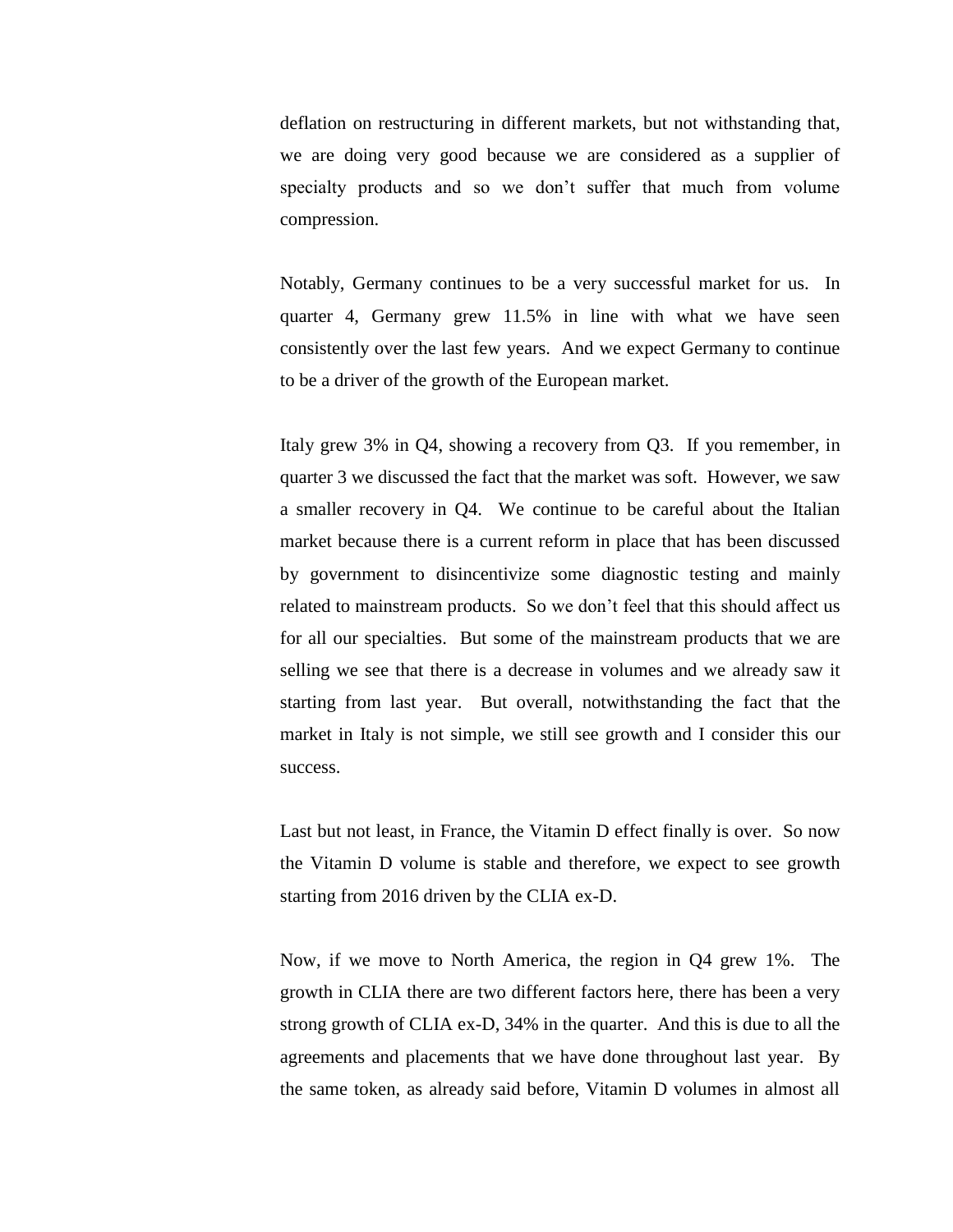the labs, especially big labs were soft in the quarter. And for that reason, we see…we saw in the quarter a negative trend of 2.5%. Again, this is not due to lost business but it's due to an organic affect that we believe in Q1 will normalize again.

Asia Pacific, lots of success. In Q4, we grew 10%, and overall I think for a year the region grew almost 15%. China continues to be the driver of growth, it grew 26% in the quarter in line with what we have seen before and in Q4, I think we did achieve a record revenues in the Chinese market and we continue to experience growth also starting from 2015. So in China, I think lots of good news.

Installed base has now reached almost 800 units. We continue to see interest for the LIAISON as well as the LIAISON XL to a point that we decided that we will continue to distribute LIAISON in these markets also in 2016 and 2017, to fill demand of the smaller hospitals whereas we continue to push placements of the XL in the mid-sized hospitals. It is noteworthy that these results have been achieved notwithstanding the fact that the Beckman deal which has been announced to the market just kickstarted in Q4. So these results are net of the contribution of Beckman which we expect to see coming starting from 2016.

Last but not least, Latin America was a good quarter. It was an increase of almost 8% versus Q4 last year. Clearly, Mexico makes the lion share of the growth, 34%, driven by the success in certain very large public tenders. So this is a market that continues to give us lots of opportunities.

As far as Brazil, that we've discussed before, that we are today in a very negative cycle of the economy as you know. That is translated into the lack of funds from public tenders, the Company has decided to retrench last year from the public market and refocus our business in the private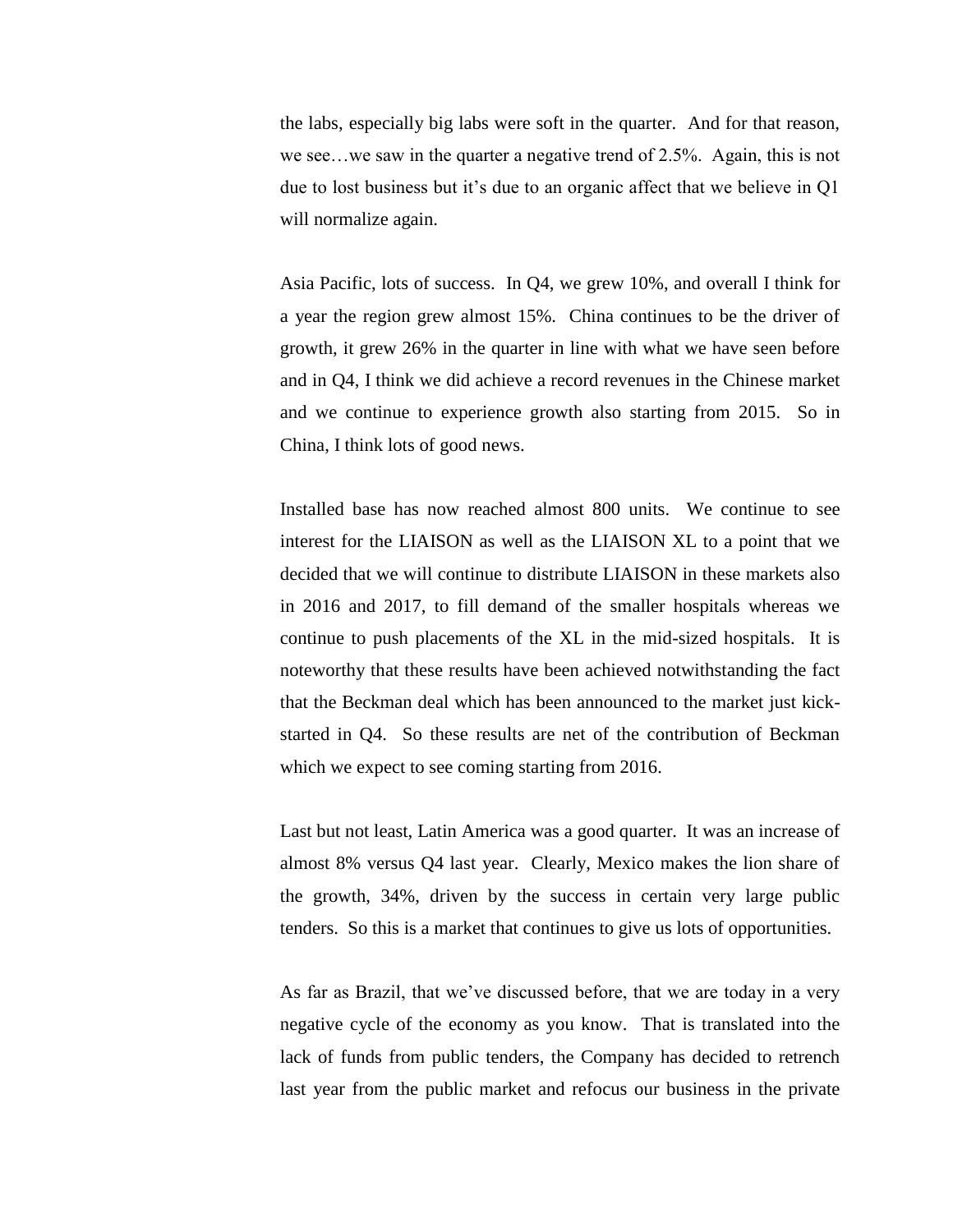sector with the benefit of securing payments and reducing our DSO to a more reasonable 70 days from 140 days we experienced before. And net, net result of all this is that in the quarter for the first time in the last three quarters, we saw Brazil slightly growing versus last year in constant currency. So we expect now that starting from Q1, Brazil is not going to be a drag any longer of growth, but it's going to be a small contributor of the growth of the Group.

Now as far as profitability, our EBITDA margin in Q4 was equal to 37%, which is 130 basis points more than Q4 last year and 100 basis points more on a yearly basis. So there is an improvement of profitability which is driven mainly by an improvement of the gross margin and also some leverage on the operating expenses. I think that Mr. De Angelis is going to make a comment to it, but it's noteworthy that in 2015, we had several non-recurring operating expenses that will not repeat in 2016 and notwithstanding that, we did register record EBITDA margin.

As far as net result, I think we had a very good year. For the first time, the Company recorded net results above  $\epsilon$ 100 million, which is equal 24.1% of Group revenues. So profitability clearly is restored and clearly this very net result has also contributed to very rich cash flow as you have seen from the presentation.

Before I turn the page to Mr. De Angelis, I would like to make two comments. The first one is, I would like to thank all the employees of the Group. This was a very successful year. Lot of things happened and it's because of them that things were implemented. And so, thanks to the 1,600 people that are working with us.

The second one, my second comment has to do with guidance 2016. I believe in line with what we have explained to and illustrated to the…to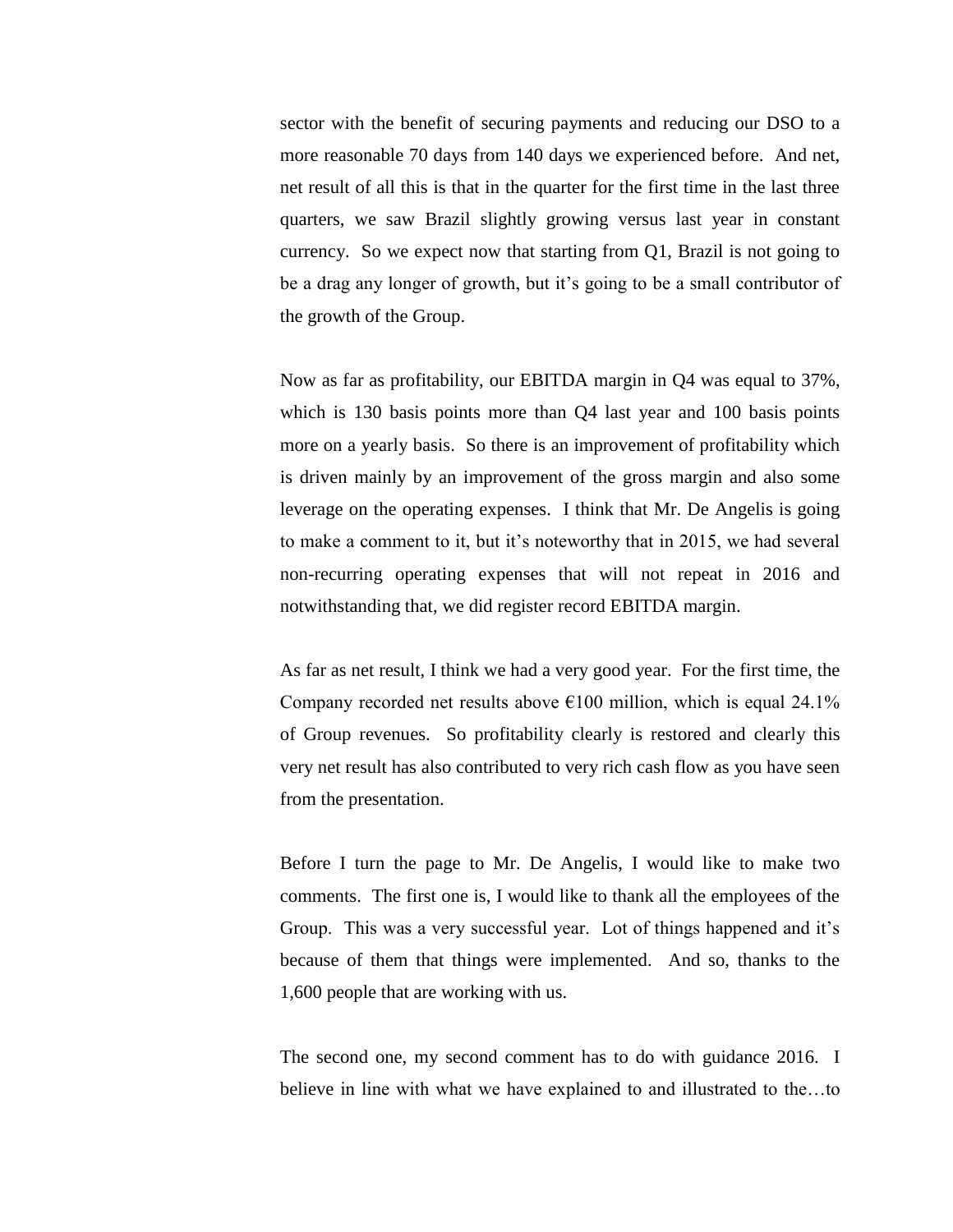all investors in our three years plan, our guidance for the Group for 2016 is going to be a growth…we foresee a growth in revenues between 5% and 6% at constant exchange rate compared to 2015. And as we saw also in 2015, we expect EBITDA expansion, so an EBITDA growth between 6% and 7% at constant exchange rate, again compared to last year.

Now, thank you very much. And now I will turn the microphone to Mr. De Angelis, who is going to comment the financial 2015 results. Pier Luigi.

PIER LUIGI DE ANGELIS: Thank you, Carlo, ladies and gentlemen, good afternoon. As Carlo already mentioned, 2015 was a really solid and strong year for us in terms of financial performance. And we are really very satisfied of having achieved these important results, which confirmed the reliability of our 2015-2017 long-term plan that we presented in the month of May of 2015.

> Let me now focus your attention on the key figures of 2015 and above all on our revenues, which grew by 6% at constant exchange rate keeping our profitability at an EBITDA level of 37.1% that granted us to generate a strong free cash flow equal to  $E108.2$  million and a very relevant positive net financial position equal to close to  $\epsilon$ 168 million.

> Our CLIA revenues registered at constant exchange rate a growth of 11.2% in 2015, confirming the positive trend already registered in the previous years. As far as, the CLIA ex-Vitamin D 25 revenues are concerned, in 2015 we grew by 18.5% at constant exchange rate. At the same time, concerning our CLIA Vitamin D revenues, we registered a slightly negative trend in line with our expectation.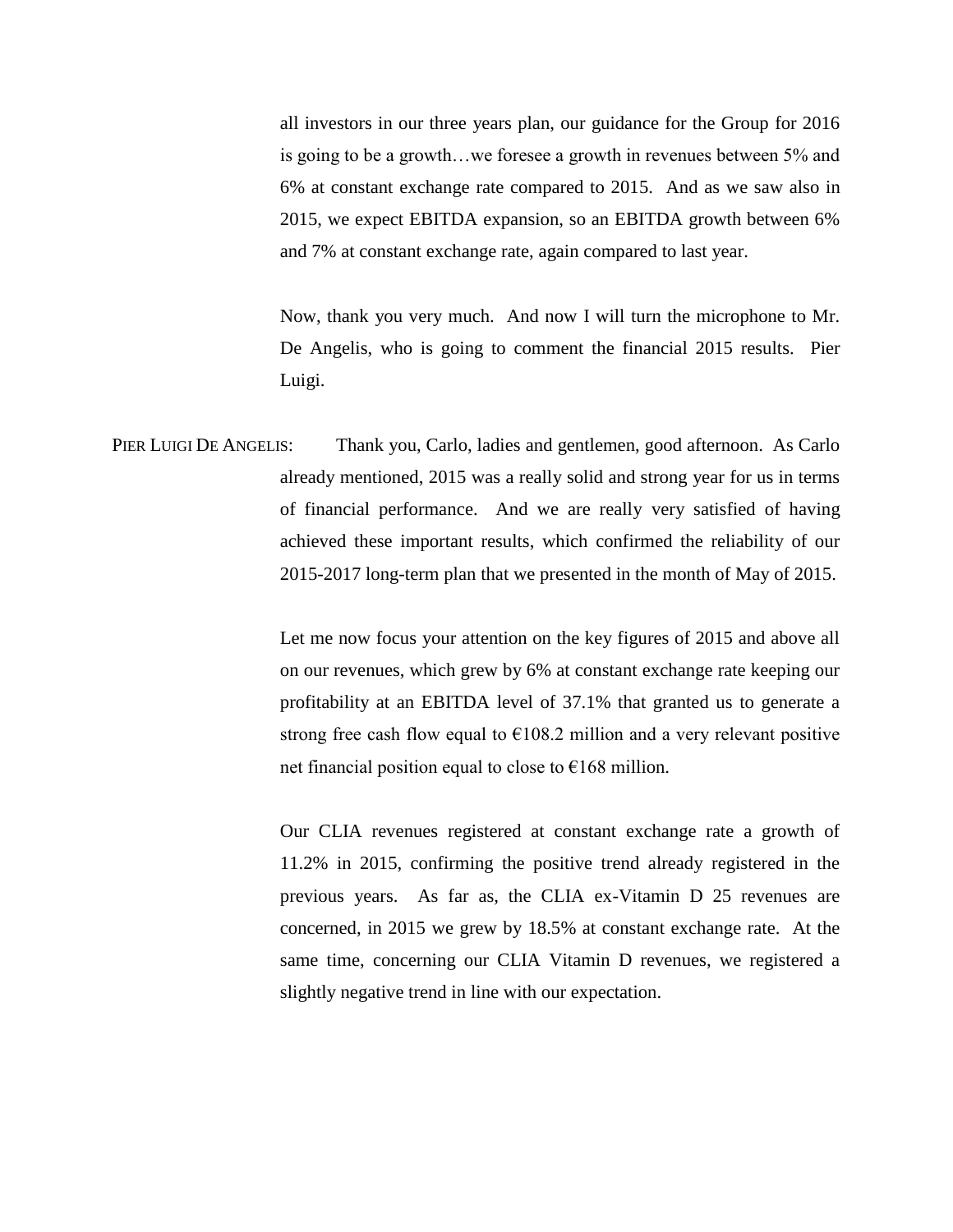With regards to ELISA and RIA revenues, we registered an expected physiological decline of these two dated technologies which work on open system by 14.2% at constant exchange rate in the full 2015 year.

In 2015, we also registered a slightly increasing trend in our instrument and consumables sales by 2% as a consequence of the growth of our distributor business.

Now, let me focus your attention on some relevant aspect that characterized 2015 results. In 2015, our EBITDA was equal to  $\epsilon$ 185 million with an increase of 15.4% at current exchange rate and 6.4% at constant exchange rate, in line with the raise (ph) of the guidance related figures that we provided in November 2015, and with the 2015-2017 longterm plan.

As Carlo mentioned before, in 2015, our EBITDA was affected by some operating expenses for a total amount of  $\epsilon$ 10.2 million,  $\epsilon$ 6 million more than the previous year 2014, and more precisely by  $\epsilon$ 1.3 million related to the United States medical device tax,  $\epsilon$ 2.8 million due to bad debt allowance, mainly related to Brazil. \$1.2 million for the paid back provision, for those who are not familiar with payback it's a mechanism introduced in Italy in 2015 that oblige medical device company to contribute to the public healthcare overspending. Then \$2 million for negative exchange rate difference on operating items,  $E$ 2.1 million for non-recurring expenses, mainly driven by activities aimed at identifying potential targets and extraordinary consultancy expenses to streamline the group supply chain.

Tax rate, concerning the taxation of the Group, in 2015, our tax rate was equal to 33%, down 140 basis points when compared with the 44.4% of 2014. The difference is mainly due to the results of the competition of the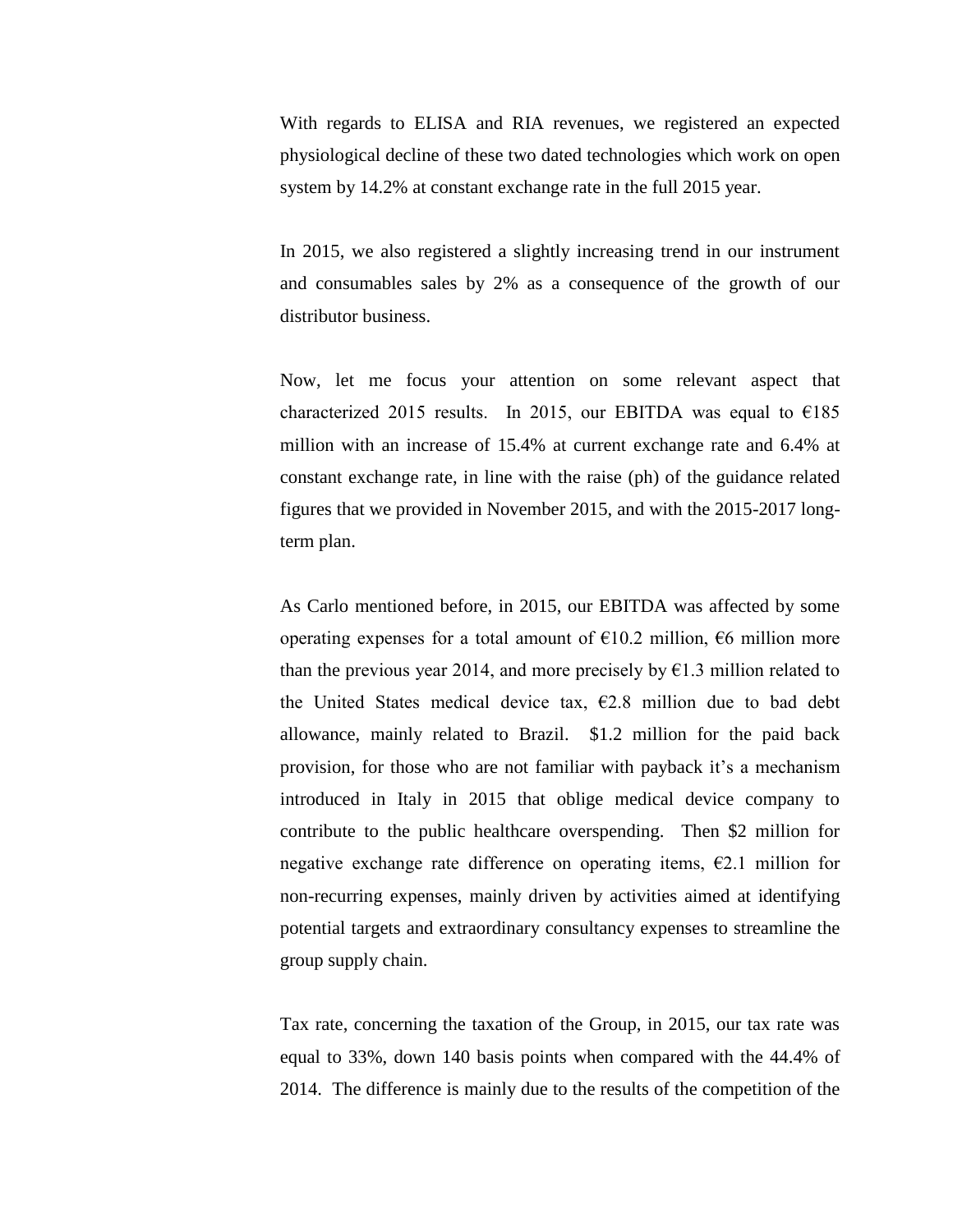Groups taxable profit across the different geographies, and the lower amount of non-deductible taxes we've held on dividend Group's, parent Company received from foreign subsidiary.

Finally, our net result in 2015 reached record high and was equal to  $\epsilon$ 100.5 million, up to 19.6% or \$16.5 million more than 2014. As a consequence of what I said today, the Board of Directors of DiaSorin S.p.A. approved the distribution of a dividend of  $\epsilon$ 0.65 per outstanding shares. Net of the treasury shares owned by DiaSorin, for a total amount of \$35.7 million.

Thank you, and now I will turn the line to the operator to open the Q&A section.

Q&A

- OPERATOR: Thank you. Excuse me; this is the Chorus Call conference operator. We will now begin the question and answer session. The first question is from Romain Zana of Exane BNP Paribas. Please go ahead.
- ROMAIN ZANA: Yes. Good afternoon. Thanks for taking my questions. The first one is actually on project pipeline and LIAISON XS in particular. Could you update us on the timing of the launch and the strategic positioning compared to the existing LIAISON. I was wondering especially about the geographical positioning, and do you expect significant contribution already in 2016 or rather in 2017. Second, regarding the margin improvements that you delivered in 2015, I would be interested to have the breakdown between what's coming from FOREX and what's coming from pure operating leverage, if you can. And the last question regarding the medtech tax, you mentioned, the  $E1.3$  million of tax charge related to the medtech tax. Should we assume that the suspension of this tax will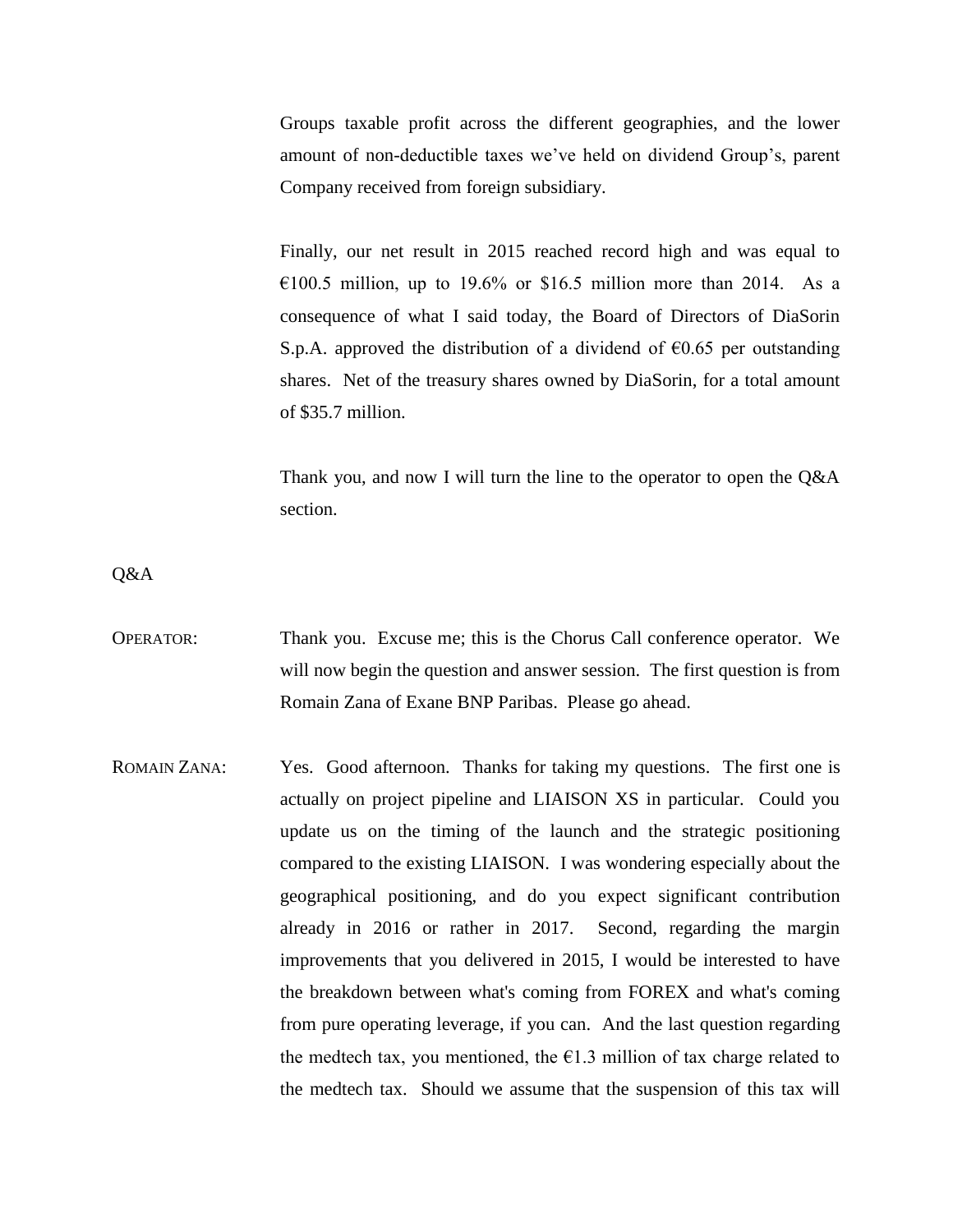provide the same amounts as a tailwind on the gross profit in 2016 or will it be reinvested into the business? Thank you.

CARLO ROSA: Yes, okay. Let me take the first question on the XS. I think, that the XS has been presented in the plan, it will be launched in 2018. So clearly there is no effect whatsoever in 2016 or 2017; what you see…what you saw and we presented in the plan were costs which were associated with the development of the XS with partnership…with the partnership Stratec.

> As far as strategic positioning, this instrument has been designed mainly to serve two very strategic markets for us. One is the U.S., and that is intended to go after the physician office lab business that as we discussed few times we consider it strategic. We consider it unattended; we consider it promising because of the current configuration of the reimbursement system and complexity of the bureaucracy, in the U.S., which is pushing for consolidation in this sector.

> Last but not least, we feel it is not well attended by the very large competitors that are focused much more on the consolidation attending at the hospital level. And therefore, we believe we can take the lead in this segment. The second strategic market is China, and for a different reason but with a similar output which is the fact that, in China today the family clinic or the family doctor does not exist that is pushing all the patient into the hospital, and that is creating a lot of complexity in managing this influx of patients in hospitals. And therefore, the government has strategically decided to setup starting from the big cities of family clinic…family clinics. And we believe that within this family clinics there is space for a small system that can provide a diagnostic support for frontline diagnostic support for the family doctor.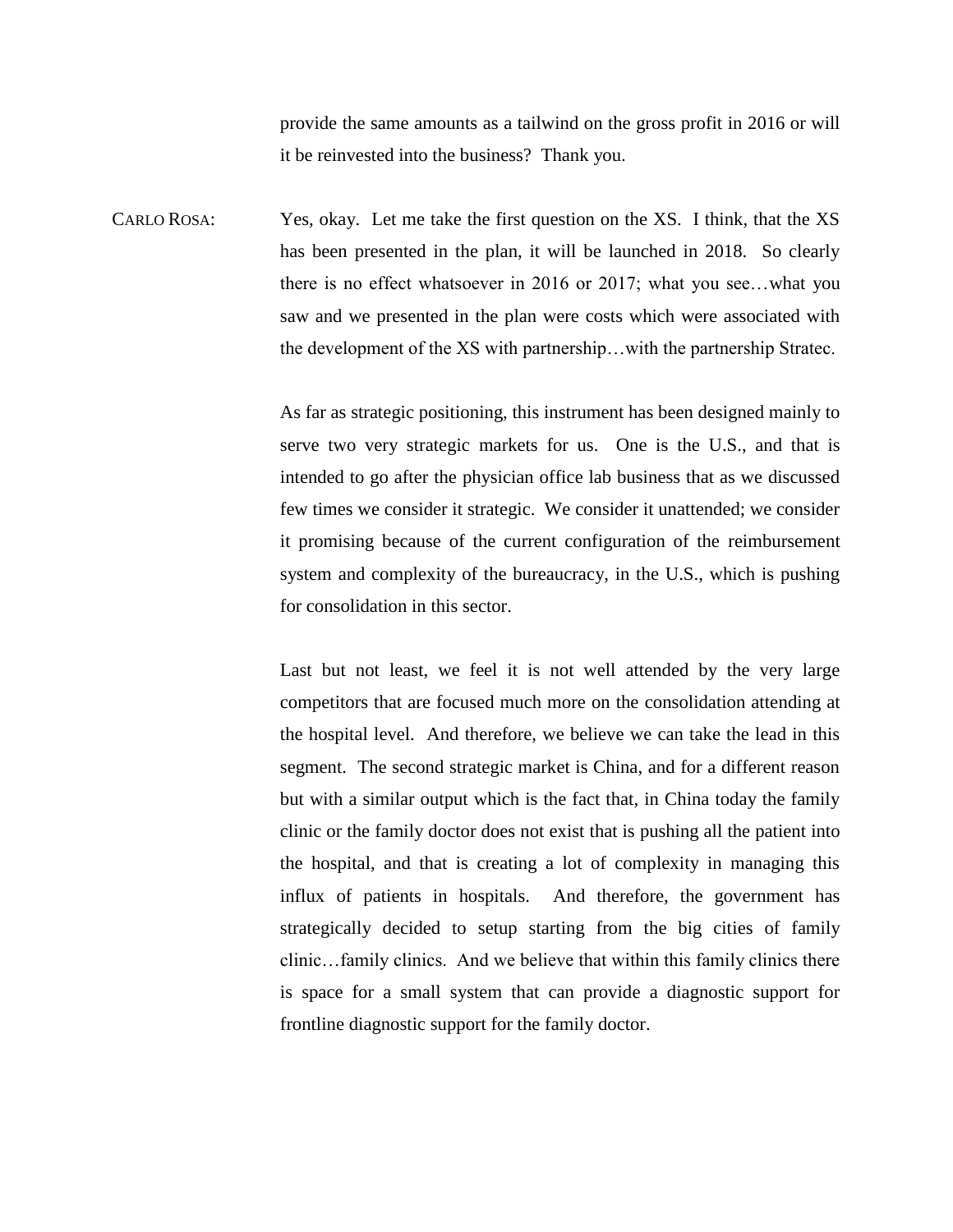But again, as outlined in the plan, this will take effect starting from 2018. As far as, the margin improvement, we don't provide details on FOREX and mix effect. But I can say that with the margin improvement also at constant FOREX, mainly due to specialty sales, so the fact that our mix is changing favorably toward Vitamin D 1, 25 the stool product et cetera, all the new products we launched with clearly a different pricing structure and also a different pricing pressure versus the mainstream product.

As far as the medical tax, yes, in fact Romania is  $\epsilon$ 1.3 million that we expect is going to be saved by the Group. So it's not going to be reinvested…it's not going to be reinvested in the current business.

- ROMAIN ZANA: Okay. Very clear. Thank you. May be just one follow-up if I may, very short, regarding the guidance. What could be a fair assumption of the FOREX impact on EBITDA in 2016 at current exchange rate?
- CARLO ROSA: I don't know, to be honest with you. Again, we provide guidance at constant exchange rate, and then whatever you know, whatever it comes really a change is going to come, I cannot make any prediction.
- ROMAIN ZANA: Okay. Fair enough. Thank you.
- OPERATOR: The next question is from Massimo Vecchio of Mediobanca. Please go ahead, sir.
- MASSIMO VECCHIO: Good afternoon, everybody. Two questions from my side. First one is a clarification, you are targeting EBITDA growth between 6% and 7%. I was wondering if the 2015 base is the reported EBITDA or the one net of all of the extra ordinaries. And the second question is on molecular diagnostic, I know it is relatively small business for you, but I was wondering after the slight sales increase to  $\epsilon$ 4 million in the launch of the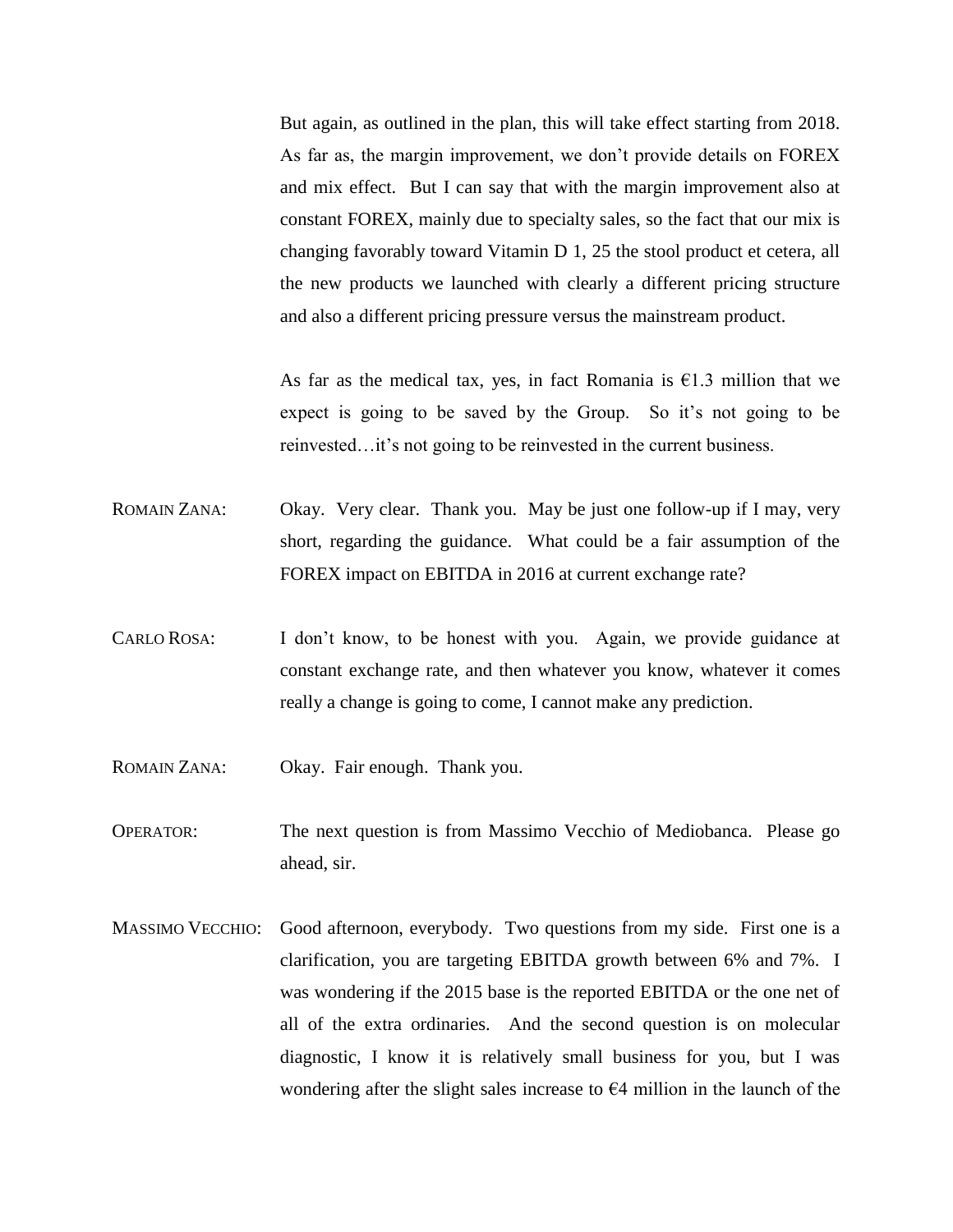two new tests, what we can expect for 2016 in terms of revenues, EBITDA, and also strategic development?

CARLO ROSA: Okay. As far as, your first question, the guidance is related to the reported 2015 year-end numbers. As far as, molecular diagnostic, I think that you can expect growth, clearly from…purely from a number point of view, the contribution is not significant vis-à-vis, the growth of the Group. However, as far as an EBITDA contribution, as I think I shared before, today this business is not a net contributor. Actually in 2015, if I recall, the EBITDA…the EBITDA which has been generated by our molecular franchise is minus \$3.5 million, so very small but still is a negative component of the Group EBITDA.

> From financial point of view, things will not change necessarily in 2016. However, today we have launched our onco-hematology line in Italy. We have a dedicated group of people selling it. We have 20 accounts today of buying, I think we have a funnel of 30 or 40 accounts that we plan to close in 2016. So it's a business that is developing, it's a specialty business. And for DiaSorin, clearly has been, and it is a very interesting opportunity to learn about the space that as we said before is an interesting space and full of opportunities not only necessarily in the hi-tech, highly specialized sector, but also in some more of the mainstream applications.

MASSIMO VECCHIO: Thank you very much, very clear.

- OPERATOR: The next question is from Anastasia Karpova of Kempen & Co. Please go ahead. Ms. Karpova, your line is open.
- ANASTASIA KARPOVA: Good afternoon, and two questions, if I may. First, you have a really strong positioning within large labs in the U.S. What would be your strategy within 2016-2017 to expand your presence in the hospital setting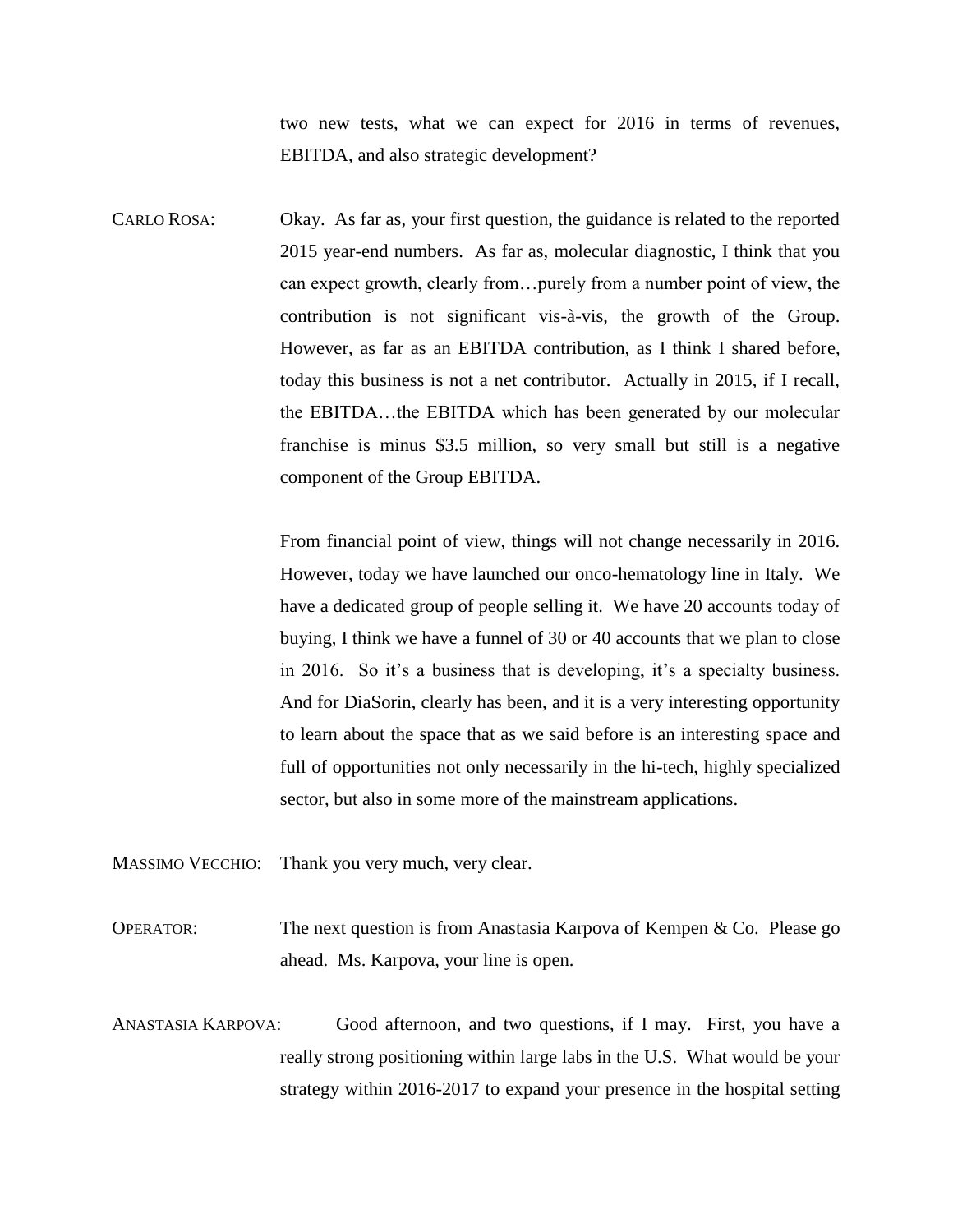or communal hospital setting, and if you have such strategy? And secondly, you have a five-year contract with Quest regarding Vitamin D. Where do you think you wouldn't (ph) have a chance to start negotiation to expand such [indiscernible] to more specialty tests as you did with LabCorp. And would that opportunity present in the next five years in your expectations?

CARLO ROSA: Yes, thank you. I think the two questions are really combined when it comes to the large labs in the US. Yes indeed, we have a very stronger presence, almost 40% of our revenues in the U.S., are coming from contracts that we currently had with very large laboratory chains which are either national or very large regional Groups. And this is simply because LIAISON XL has always been very well received, and we built that franchise through our Vitamin D success few years ago. When it comes to Quest, and then I will address the hospital setting, when it comes to Quest, yes, we have completed our implementation of the Vitamin D program; I would have to say successfully.

> And I believe that the appreciation of the Liaison XL will drive this kind of customer to adopt more products from DiaSorin. This is clearly, it is a speculation, however this is what happens in several other cases where as we explain. For example, for LabCorp, we started with Vitamin D, and we ended up providing lots of other products in endocrinology infectious disease. So we are working, clearly trying to develop the opportunity and we will see the opportunity will develop.

> As far as the hospital setting, today, we do have a presence in hospital half of the installed base in the U.S., is already in the hospitals and hospital chains. What I see as an opportunity in the hospital segment clearly it's going to be…is also related to the strategy of launching the LIAISON XS, because some of these hospitals…clearly the mid-size hospitals today are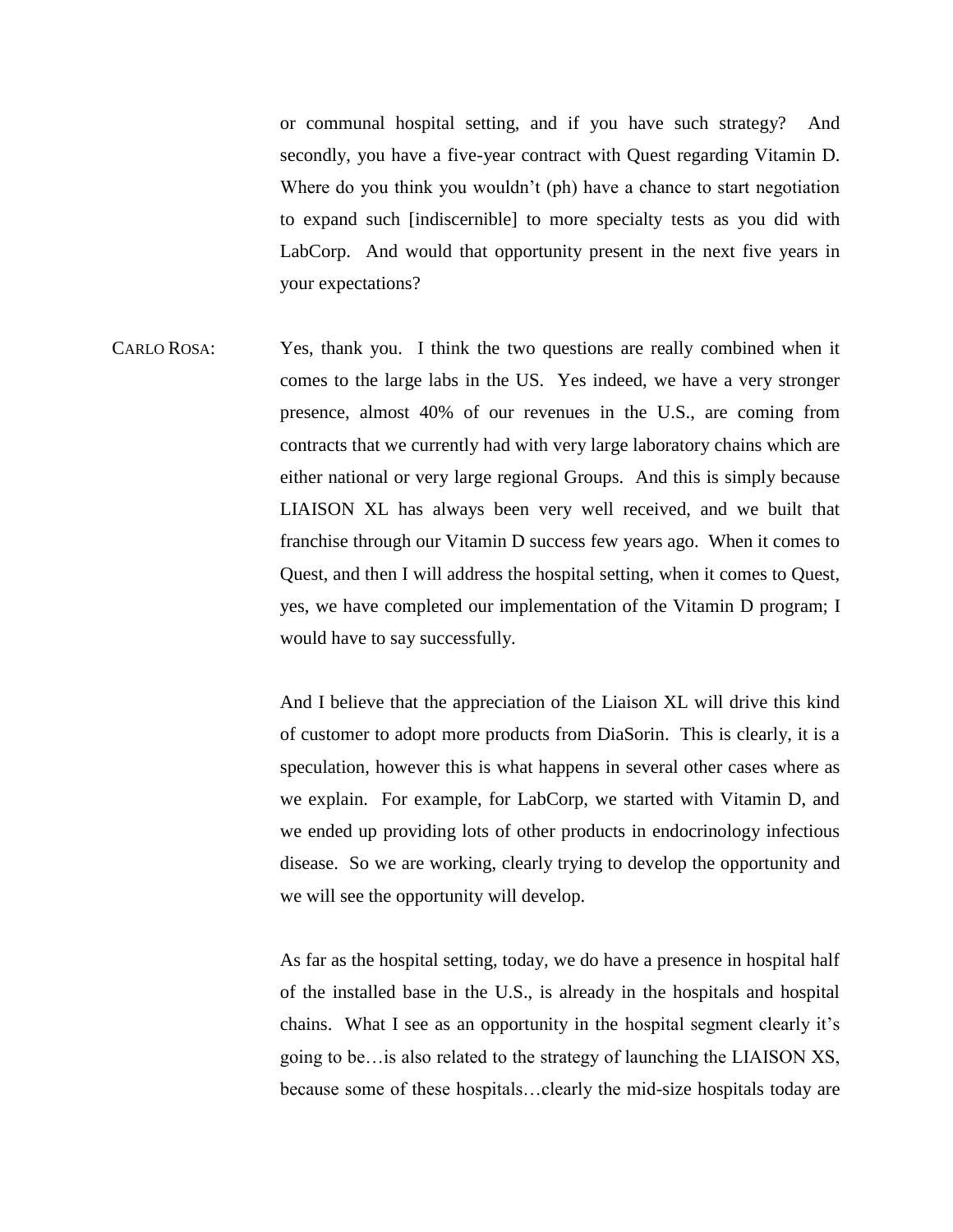going to be squeezed. That segment is squeezed because either they consolidate or they tend to move more into the outsourcing. Whereas, in the specialized smaller hospital, they quite often they retain testing because of the need of differentiating themselves from other competing hospitals in the area. And clearly, the LIAISON XS will fit also nicely. That market is very clear to us, that today we are very successful with big labs, with a very good business and franchise we develop through specialties, and the program that we develop with LIAISON XS and products like the Calprotectin for example, which I mentioned before which is going to be approved next year will help us to drive the business in that small mid-size segment.

- ANASTASIA KARPOVA: Thank you. And if I may quickly follow-up on another question on the U.S, I know the discussion on Palmer regulations have somewhat stalled, however, if it's implemented as planned with the cuts in reimbursement rate for diagnostic, do you see significant risk to your pricing in the U.S.?
- CARLO ROSA: Listen, I think the whole industry clearly is exposed to pricing. But I don't feel that necessarily for us this would represent a tremendous risk. And again, and this has to do with the type of business we developed in the U.S., which is much more specialty driven, rather than mainstream. And when it comes to only what I can call to the mainstream product that we have in the U.S., today, which is Vitamin D. You know, that rather than regulation what really did affect pricing has been competition and that already happened in the last two, three years. So in my…is it a concern, yes, it is a concern worldwide. Is it a specific concern because of the implementation? I don't think so.

ANASTASIA KARPOVA: Thank you for taking all the questions.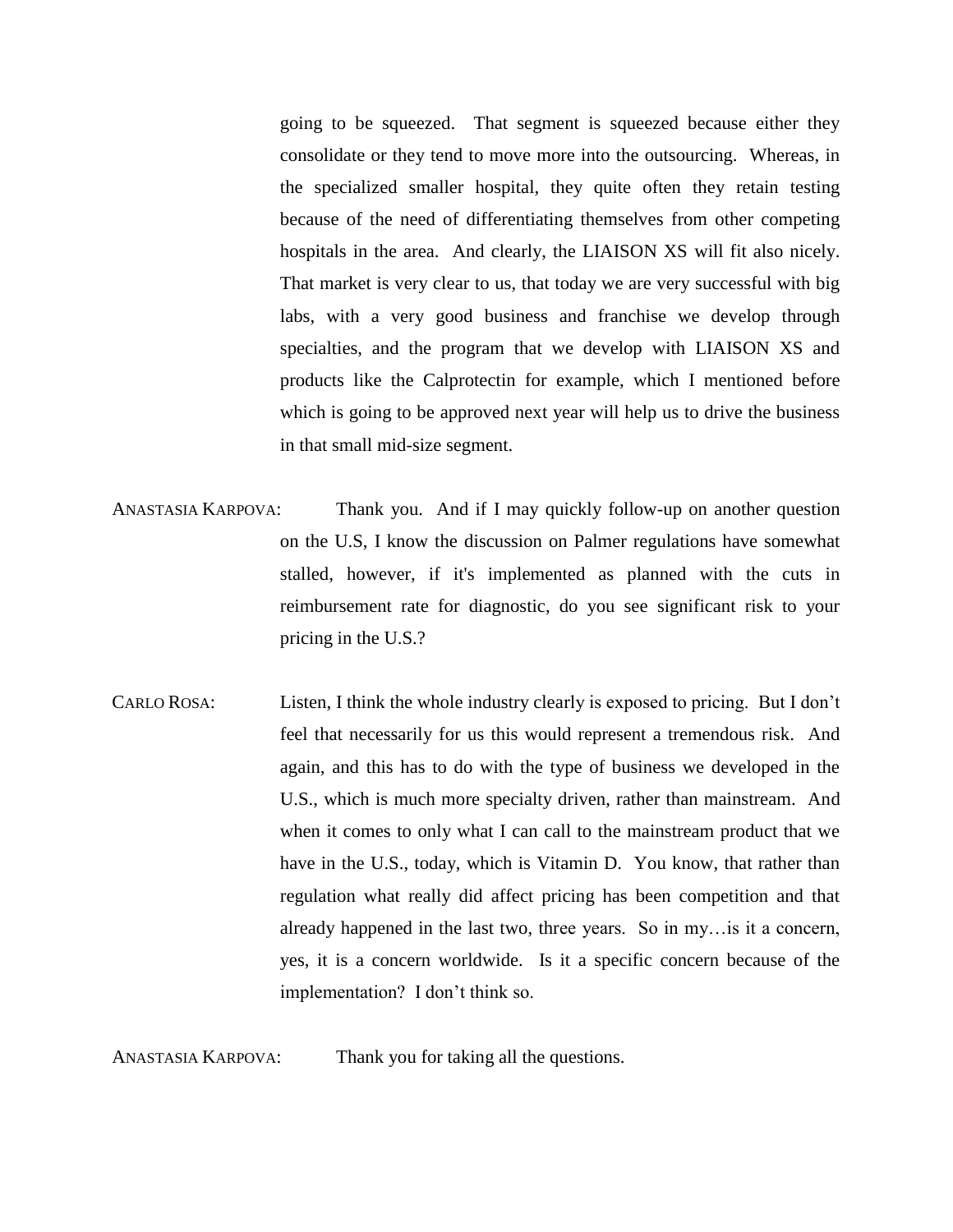OPERATOR: The next question is from the Peter Welford of Jefferies. Please go ahead.

- PETER WELFORD: Hi, yes thanks for taking my questions. I've got three. I think, firstly on the collaboration with Roche, I wonder if you could provide us an update on that, is the plan still to start rolling this out during the first quarter and start bidding for tenders in the near future. Secondly, then on the China business, just wonder if you can give us an update, I guess on whether you are seeing any sort of reluctance there to have new instrument placements and take on new contracts, whether to you the market there still remains [technical difficulty] given your specialty positioning? And then finally, just on the CLIA business, I wonder if you can give us some insights into what the next wave of new tests could be? I appreciate you are doing a lot of, I guess, clinical studies at the moment to find new applications and uses, but are there any particular new assays you'd highlight to us, potentially innovative and growth for the future. Thank you.
- CARLO ROSA: Yes, Peter. Let me start with Roche. The overall program with Roche did kick start, and we are happy to report the fact that we have the first three that will…three customers that will start to do business due to this relationship in a month or so. As far…so Roche is clearly…it took a little bit longer than expected because there was lot of work…engineering work to combine different platform from different suppliers and make sure that everything works on the Cobus (ph), but now is done is, water under the bridge and that the commercial, finally, the commercialization of all this started.

As far as China, no we don't see…we understand that some of our competitors have been reporting difficulties in placement. But honestly, we don't see it at all, actually we continued to record strong placements between 100 and 120 systems per year in China. And as I told you, last year, it was a very successful year of growth of 26% in revenues. Q4 was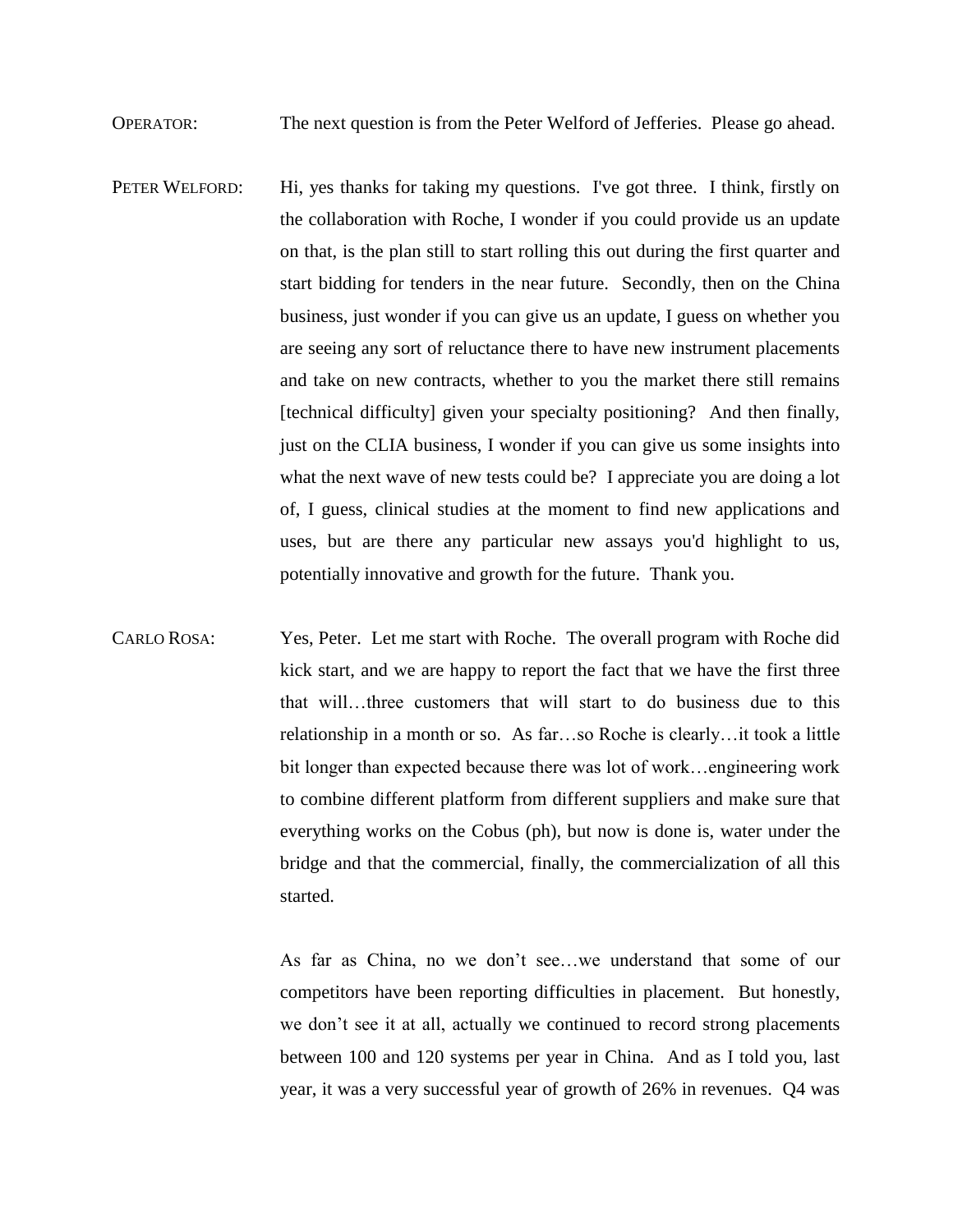a record Q4; I think we sold more than 100 million renminbi in the quarter. So I have no concern about China, and there are several areas of the country that we could not reach in Phase I, because of lack of proper distribution network that was the effort that we put in place last year, signing deal with new distributor. So I think there is a vast opportunity still to allow us to continue to be successful in the country.

As far as the CLIA and the outlook of products, let me tell you without getting into the specifics, because some of these information is confidential. We don't to provide hints to competitors. However, two things, I am very confident that we will continue to release five to seven products…new products per year. I don't see that as an issue. Strategically we said that there are a couple of areas where we want to invest, kidney disease. And so, you are going to see that there are new products coming in that area starting from 2016. And the second one is the completion of the GI tract panel, which extremely has been very, very successful for us. And in Europe, we are starting the very lengthy registration process to bring those products to the U.S., which is an untapped opportunity, a very vast market.

And again, let me underline Calprotectin. Calprotectin is a product that today is provided by two companies in an automated form it's us and Fadium (ph)**,** then there is a bunch of smaller suppliers that are providing the product with older technologies like LIASION, it's a very rich market, volume is doubling year-on-year in the U.S. Today there is only one product approved by the FDA in an ELISA format.

We are going to invest in a clinical study in excess of \$1.5 million to bring our product to the U.S. and we have very high expectations from that product, in the launch of that line in the U.S. market.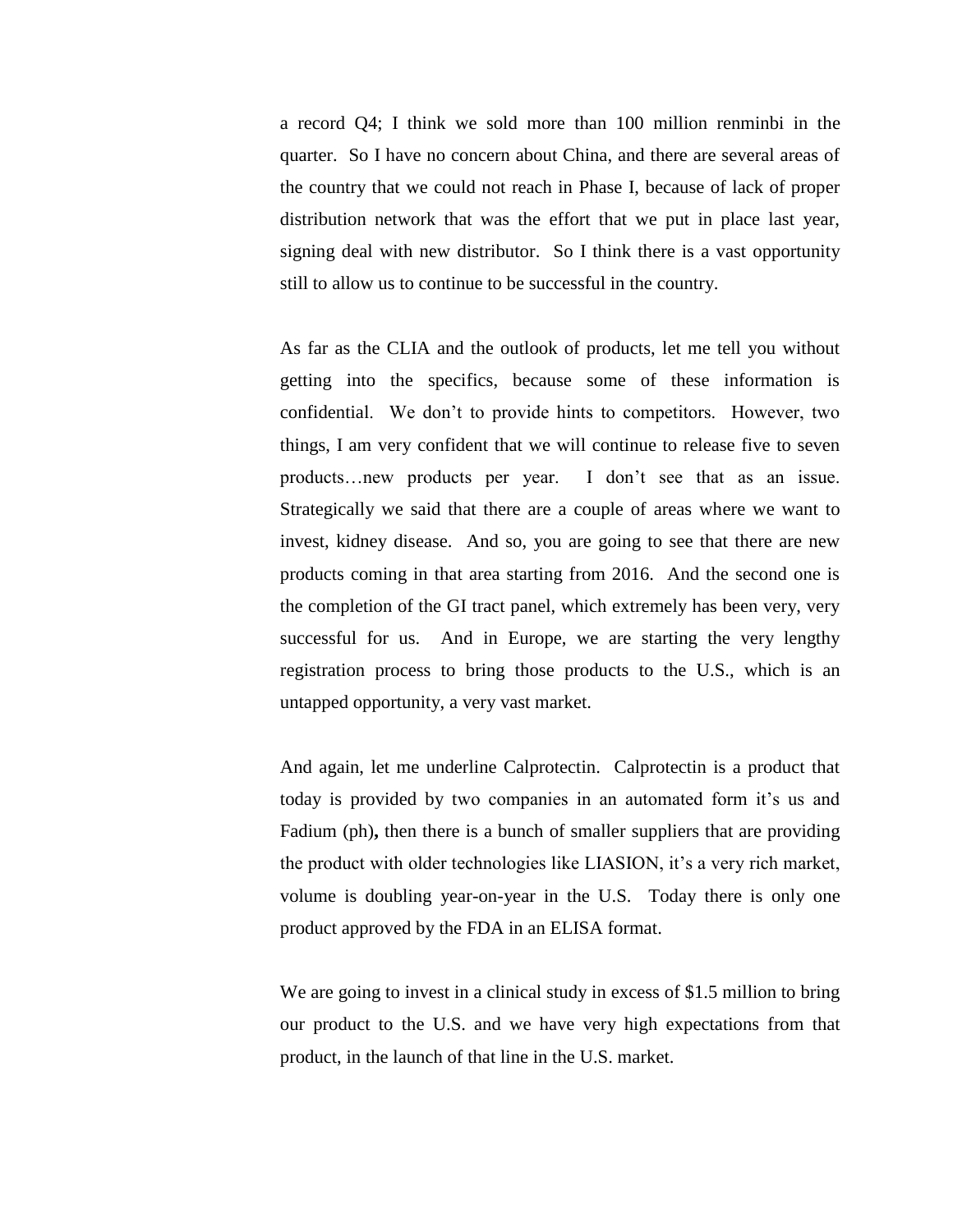PETER WELFORD: Thank you very much.

OPERATOR: The next question is from Luigi De Bellis of Equita SIM. Please go ahead.

- LUIGI DE BELLIS: Yes, good afternoon, three questions from me. The first one regarding the guidance, which are the most important incremental driver of the top-line growth during 2016 and if it's possible, could you quantify the incremental contribution from Vitamin D 1.25, Vitamin D in Japan and stool testing. The second question, obviously regarding the guidance, is it possible to breakdown the top-line growth guidance between Vitamin D and ex-Vitamin D. And the last question on the other operating expenses. Could you quantify the amount expected in 2016? Thank you.
- CARLO ROSA: Yes, I am sorry, but I will not be able to address most of your questions and this is…some of it is because we don't provide this kind of details, some of it because I consider it as again competitive information to the Company. However, when it comes to guidance, what I expect to be the driver of growth? I think that my expectation is in line with what happened in 2015. I don't think that the fundamentals will change dramatically.

I think Asia Pacific strong growth with…supported also by the fact that the Beckman now the placements that we are making through the alliance will kick-in. So I don't see a risk over there. I expect the European market to continue to grow in line with what we have seen this year, driven by a combination of you know, the usual strategy, success in the Nordics, notwithstanding the fact that we expect Italy to be soft in 2015, but this softness of Italy is going to be covered by the fact that the Northern European countries are growing very strong.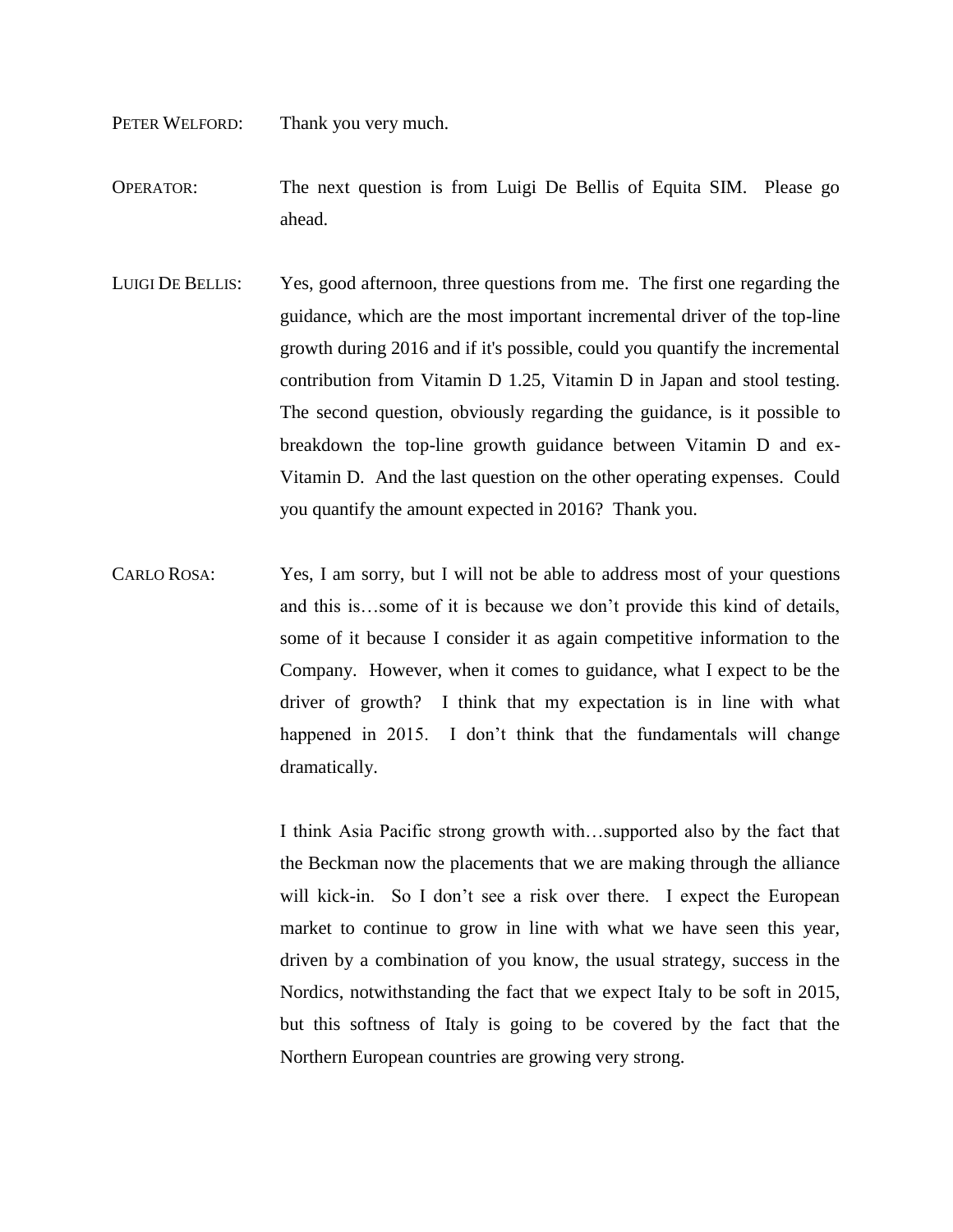And last but not least, for Europe is Roche. As you know, the Roche alliance fundamentally today has been developed and the European market until products will be registered in the systems will be registered in the U.S.

As far as Vitamin D ex-D, I would recommend you to go back to what we stated in our three years plan. We provided some details in terms of what we expect these two product families to do. And let me remind you we expect 16% growth for CLIA ex-D and 2% growth in Vitamin D. And clearly, there is going to be an effect…positive effect of launch of this product in Japan, which as you know, already happened. We are just waiting for the reimbursement which should happen in the next month or so.

The good news is that we expect in Japan that the reimbursement is not going to cover only a very specific bone disease, but we expect the reimbursement to cover also well being screening purposes as everywhere else in the world. So I think that is something that will clearly support this development for us there. And we don't provide OPEX; we don't provide the OPEX in the 2016 outlook.

- LUIGI DE BELLIS: Thank you very much.
- OPERATOR: The next question is from Scott Bardo of Berenberg. Please go ahead.
- SCOTT BARDO: Thank you very much for taking my questions. First question relates to the top-line guidance of 5% to 6% underlying. I think you just remarked about the capital markets day in 2017 where you highlighted an 8% CAGR out to 2017. So I guess my question is, given that momentum in China, given the new product launches, the collaborations with Beckman and Roche, the expectation to stabilize Vitamin D, why is it that you don't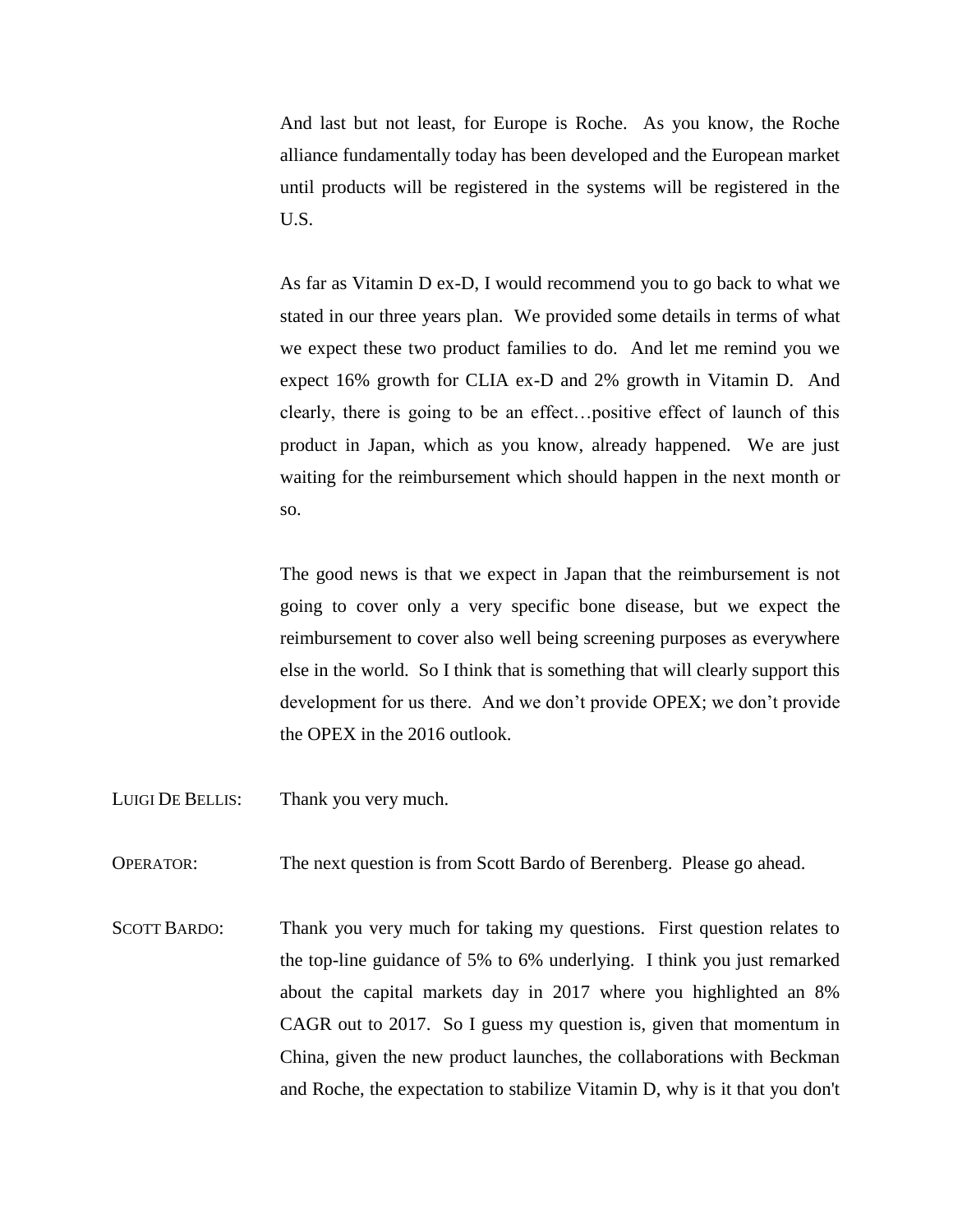foresee better growth in 2016 as compared to 2015? So I just wondered if you could put some comments there. That seems a little bit odd to that guidance to some of the dynamics in the business. The second question also relates to guidance. I think 2015 is supposed to be a fantastic margin for the Company, if I'm correct. If I adjust for these non-recurring items, which I think are unusual versus history, you have some 39% EBITDA margin. If I understand your guidance, which is based on reported growth, underlying growth on the reported number of 67%, I think that implies 150 basis points of margin contraction versus that clean EBITDA margin. And again, that seems a little bit at odds to the top-line growth and the mix expectations that you've discussed. So I just wondered if you could talk a little bit as to why we should expect margin contraction versus your clean guidance as is implied by your guidance. I have a follow-up question once you've answered those, please. Thank you.

CARLO ROSA: Okay, as far as the top line growth is concerned look we feel that in the current environment 5% to 6% growth which is in line with what the Company achieved at constant exchange rate in 2015 is a reasonable assumption at this level. And so we don't feel comfortable with providing growth rate which are in excess of this. And by the way, this is what is pretty much foreseen by our three years plan. Keep in mind that the 8% CAGR that we have issued in the three years plan was not necessarily at constant exchange rate because if you remember, the assumption there was we started with a dollar to euro ratio of 1.15, so that had introduced at the beginning an element which now you don't see in the results. So topline growth at 5%, 6%, we feel comfortable with it and then we see through the year how it develops.

> Your second question was about the EBITDA. Now I have to admit that we did not consider or let me say, we considered some of the nonrecurring items as recurring and simply because as you have seen from our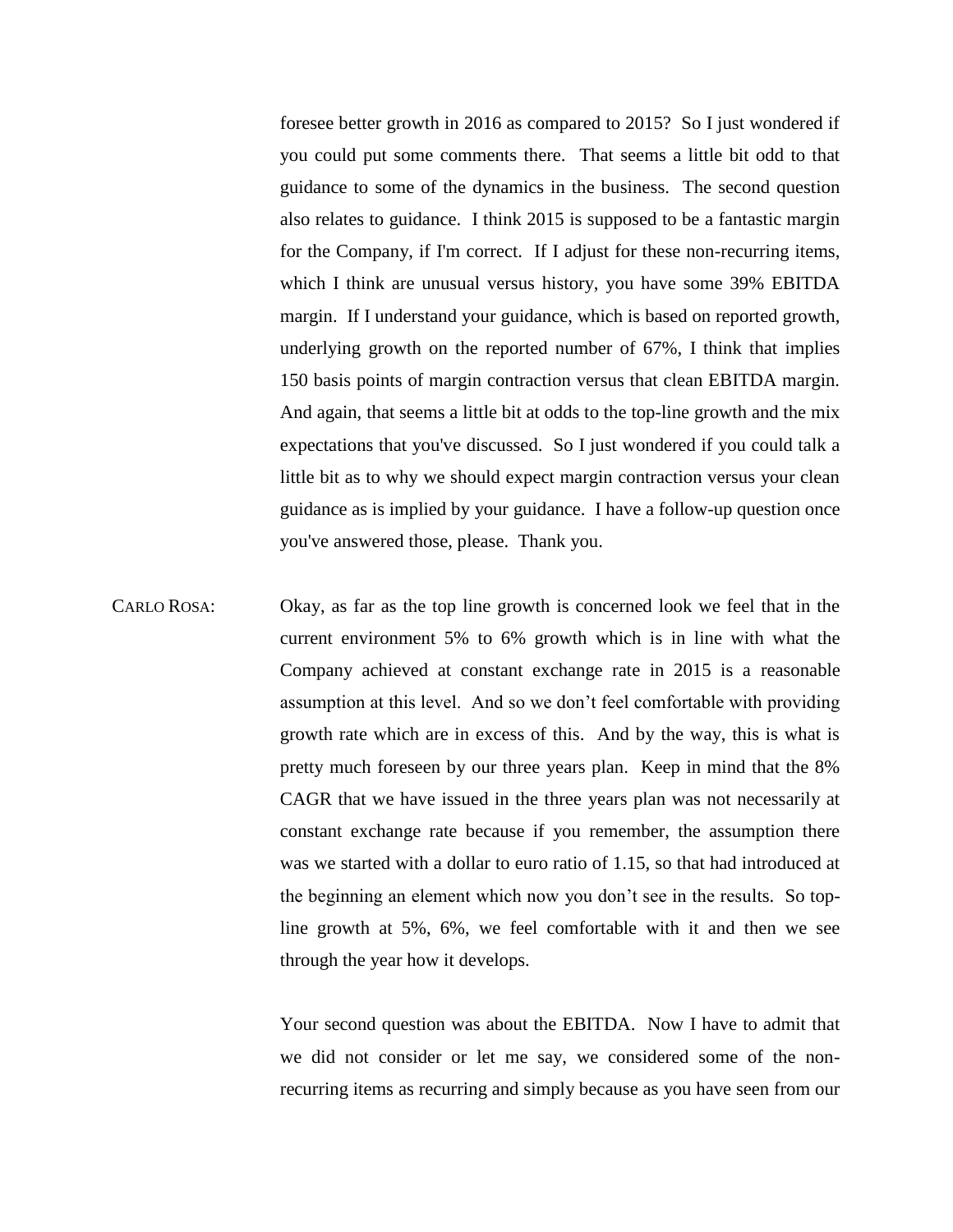financial report, some of these elements are related to escalating (ph) that we are conducting heavily in order to guarantee Company opportunities of M&A. Some of it are related to the payback which is a mechanism that has been introduced in the Italian market by law in 2015. The problem is that all the rules and regulation of this decree, of this law have not been disclosed here to the Company so we don't understand how the calculation is going to be made by the government. And there is a chance that also this law is going to be challenged and eventually it's not going to be applied now. However, safely as a precaution, we calculated that this effect is going to be repeated in 2015.

So yes, there are certain elements of precaution that we included. However, looking at what happened in 2015, and looking at the level of profitability that we have already reached. I feel that an expansion of…an improvement of 6% to 7% of EBITDA is reasonable to expect at this stage of the situation. And then we will see how it will develop and in any case we are going to provide you with update as we did in 2015.

SCOTT BARDO: Okay, thank you very much. So just to understand your last comments, so even if it's half of the non-recurring items that disappeared, then this certainly implies maybe 3% or so EBITDA growth below your top-line growth if I understood that correctly.

CARLO ROSA: Listen, I have honestly…it's difficult to meet or reconcile this calculation. So we need to go back and look at it, but again, if you look at the overall situation, 6% to 7% EBITDA growth is reasonable.

SCOTT BARDO: Thank you. And last comment or last question rather, I think some of the recent press interviews that you conducted, you highlighted clearly the strong balance sheet position of the organization and highlighted additional efforts to M&A. I think there was a headline; we have  $\epsilon$ 1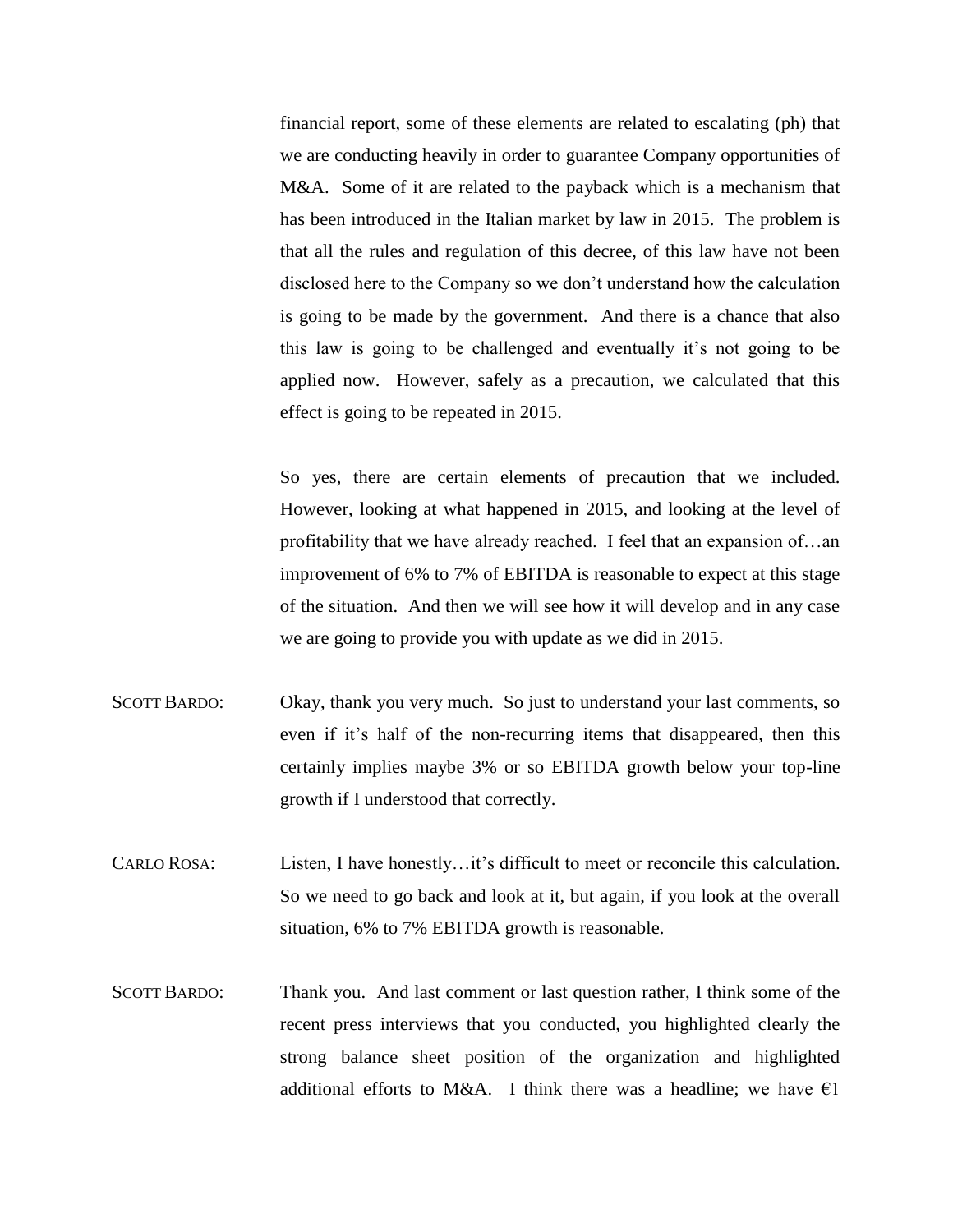billion of potential firepower at our disposal. I just wonder if you could put those comments into context. Is there anything here that's meaningful for you to consider? Last part of this question, please; I note that you've implemented a loyalty share scheme within your financial release. I just wondered if you could flesh this out a little bit more, what is the purpose of this and also why is the timing being chosen for this year rather than previous periods in history. Thank you.

CARLO ROSA: Okay, let me first go back to the comment, the comment that you read on the press is, I think it is a very simple mathematical calculation. If you consider our EBITDA level, if you consider the possibility, a reasonable leverage of the Company, this Company would have the possibility of conducting up to  $E1$  billion acquisition. So that was a very simple mathematical calculation, which was I think added by some of the journalists that we attending that press conference. I think it's nothing new; it's something we have discussed before. And the fact that we do have a conscious effort to try to scout for targets and companies and again it's something we've discussed many times in the past. And you saw also in our year end results that there is a certain amount of money that has been allocated and spent by the Company in that effort.

> In terms of the comment that you made about the way that the implementation and recommendation in terms of the vote in the…of the shareholders, this as you know, it's a law that has been passed in Italy I think a couple of years ago.

> There are three companies that I know of that have already been implementing this. In our case, it seems that it made a ton of sense to do it at this stage. It is not necessarily changing that much about the control of the Company. You know, we are a major shareholder that is owning 44%, and we have the management that is holding 12%. However, it's giving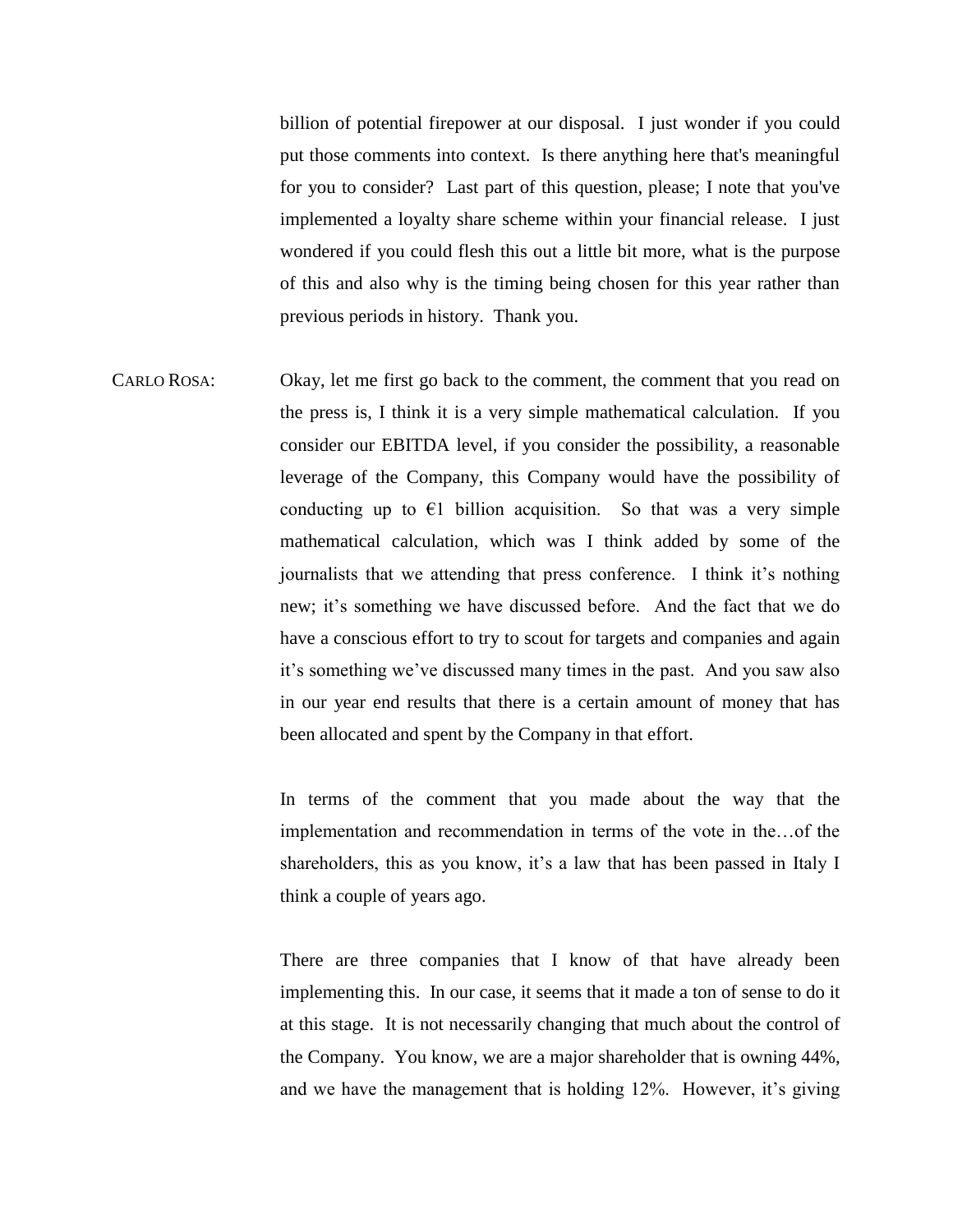more flexibility to the Company in terms of the possibility to continue to guarantee success and control, and also let me say a successful control of the Company by the current shareholders also in light of potential opportunities in the future.

SCOTT BARDO: Thank you very much for taking my questions.

OPERATOR: The next question is from Christopher Sagen of Mediobanca. Please go ahead.

- CHRISTOPHER SAGEN: Thank you, Mr. Rosa, well done with the results and the cash generation. My question is about Roche. You just mentioned that you have begun and you will begin in about a month with the first handful of customers. At the time when you announced the agreement, you talked about these labs being very high volume labs and potentially a park installed of 1,000 labs over a number of years that you could deploy this in. Could you perhaps give us an idea of where you think you might be in a few years time or update your picture on this front. Thank you.
- CARLO ROSA: Listen, I think that again these…I cannot comment on the commercial opportunity because clearly, this is a collaborative effort with Roche and I'm not planning to give any of the Roche numbers in my call. However, I think that we made a comment and the comment was today there are 300 mega labs, expectation is that the 300 should become over 1,000 in the next seven years. Roche is very well suited to succeed in this market.

Today, they hold a very high market share in this segment and therefore, I think that we selected the best partner for this effort. And the other thing, which I think is noteworthy, is that is usually a very high volume account. We would be there supplying specialties. This would be specialties demanding high price. So we don't expect any margin dilution. And last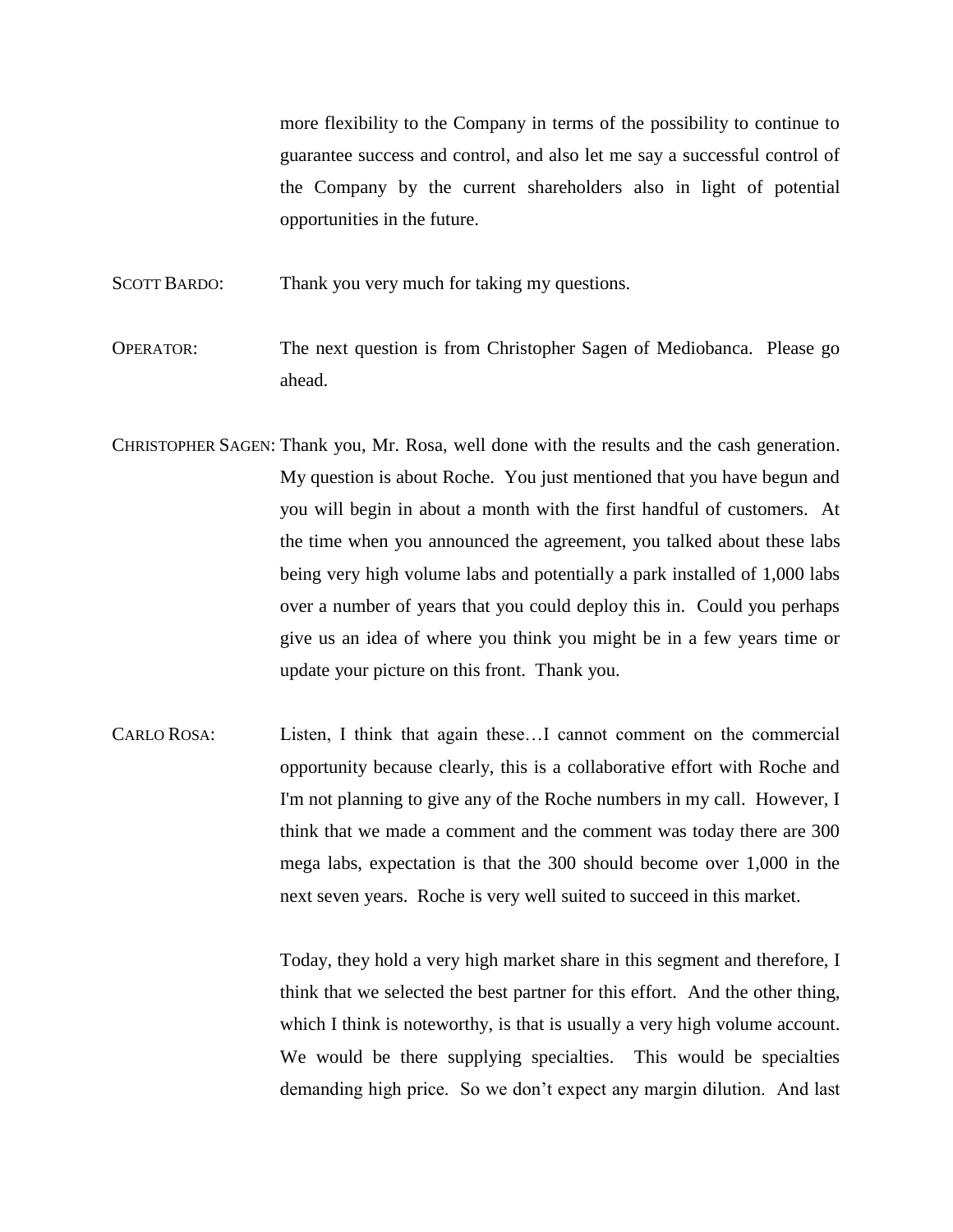but not least, this would be opportunities that we would not be exposed to without this alliance. And we saw from these three initial opportunities that without Roche we would have not had access to this. So I think…we are going to give you actual numbers on a rolling quarter and you will see that this is going to become an interest opportunity in the European environment.

CHRISTOPHER SAGEN: That's great. Thank you very much.

- OPERATOR: The next question is a follow-up from Romain Zana of Exane BNP Paribas. Please go ahead.
- ROMAIN ZANA: Yes, hello again. Thank you for the follow-up. Two questions actually. The first one you mentioned that you are gradually replacing LIAISON with the LIAISON XL. Could you tell us what proportion of the installed base do you expect to upgrade in the long run and what has been the progression so far? And second question is regarding Vitamin D in Japan. I was wondering if you could give us an idea of the market opportunity in this specific country. Thank you.
- CARLO ROSA: Okay. LIAISON/LIAISON XL, the answer is that eventually we are going to replace all, that's very obvious. We really stopped placing LIAISONs in the European market and in the U.S. market. And so today, the only platform available there is the LIAISON XL. When it comes to…as I said before, we still have 4,000 systems installed worldwide and we are really milking this installed base limitedly (ph) trying to, you know, replace as late as possible. Unfortunately, when some of these tenders expire and a new tender is rolled out. And there is a commitment needed for 5 to 7 years, we are forced to provide XL's rather than LIAISON. But, quite often as we discussed previously every time we put an XL we have an increase of revenue per box in the range of 20%-30%.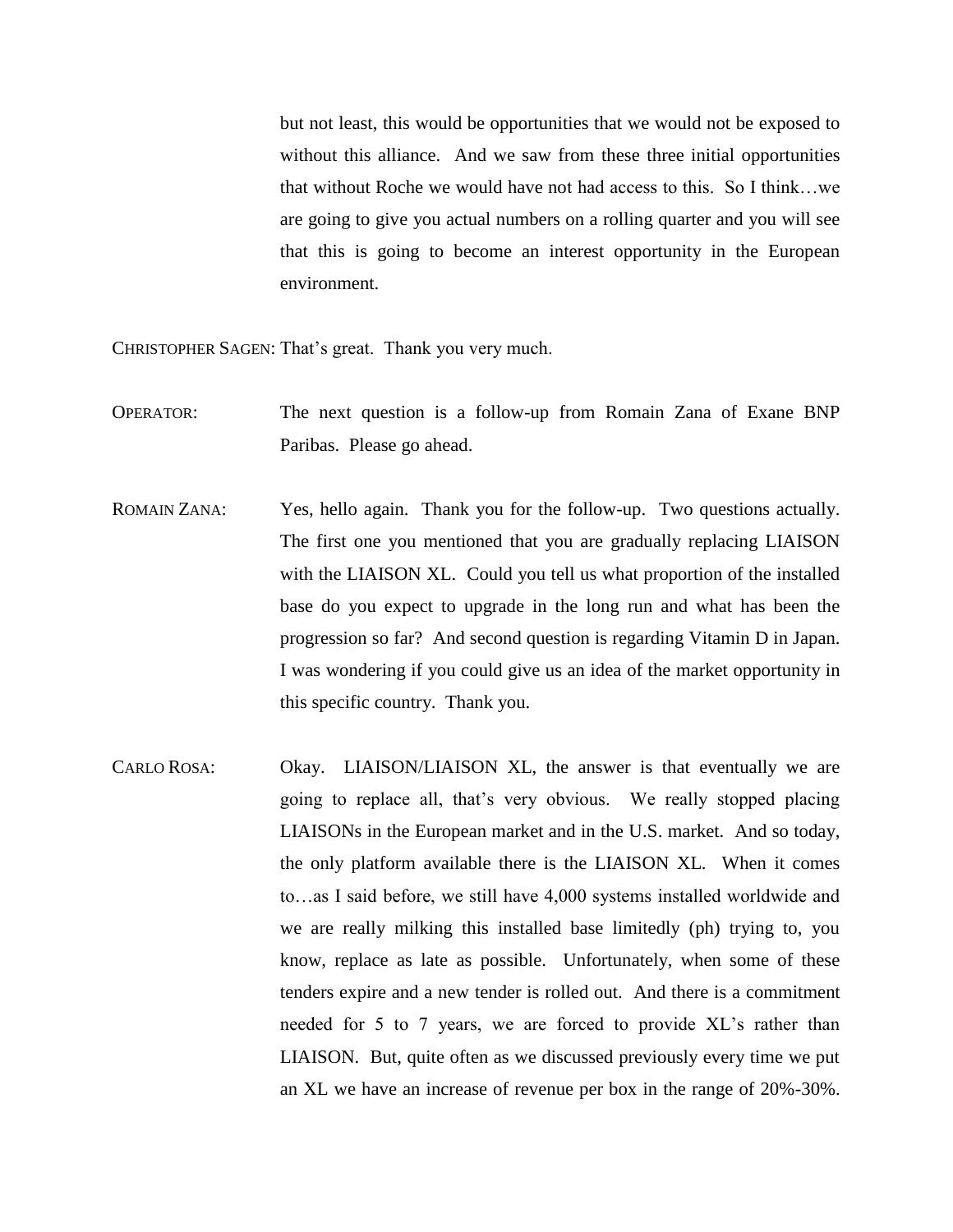So they are anyway net contributors, even cannibalization let me say is contributing to the overall growth of the top-line which is good.

We expect that in the European environment where the LIAISON XS is not necessarily well suited. However, it will be when the LIAISON XS will be launched in Europe, a lot of placements will go to save, let me say cannibalized what we call low revenue producing LIAISONs, and these kinds of LIAISONs are LIAISONs that fully amortize, that has been placed, quite often refurbished with smaller accounts. Today, they cannot be cannibalized with the XL because the CAPEX…the cost of the XL doesn't allow it. But good chunk of the base is going to be replaced by the LIAISON XS. So again, strategically for us, the LIAISON is fundamentally dead today in most geographies with the exception of China. And all effort is concentrated on the XL, and what we call XL LIS, which is the LIAISON XL version that has been designed to dock in the fully automated chemistry stations of Roche and Beckman type.

Now, Vitamin D in Japan, I need to bring you back to our recommendation indication we provided in the three years plan. We believe that there is a market that can swing between 2.5 to 3 million to up to 5 million tests of Vitamin D that would represent 2% to 4% market penetration. So it is certainly…if you compare it to the U.S., with the market penetration today is around 20% is certainly conservative. However, by the same token, Japan is a conservative society, so we are expecting a much bigger growth, in my opinion short-term would be realistic.

Good news is that in Japan end user pricing is generally double then what we experience in Europe. And so, not withstanding the fact that we are working through a distributor, and we would clearly need to leave a cut of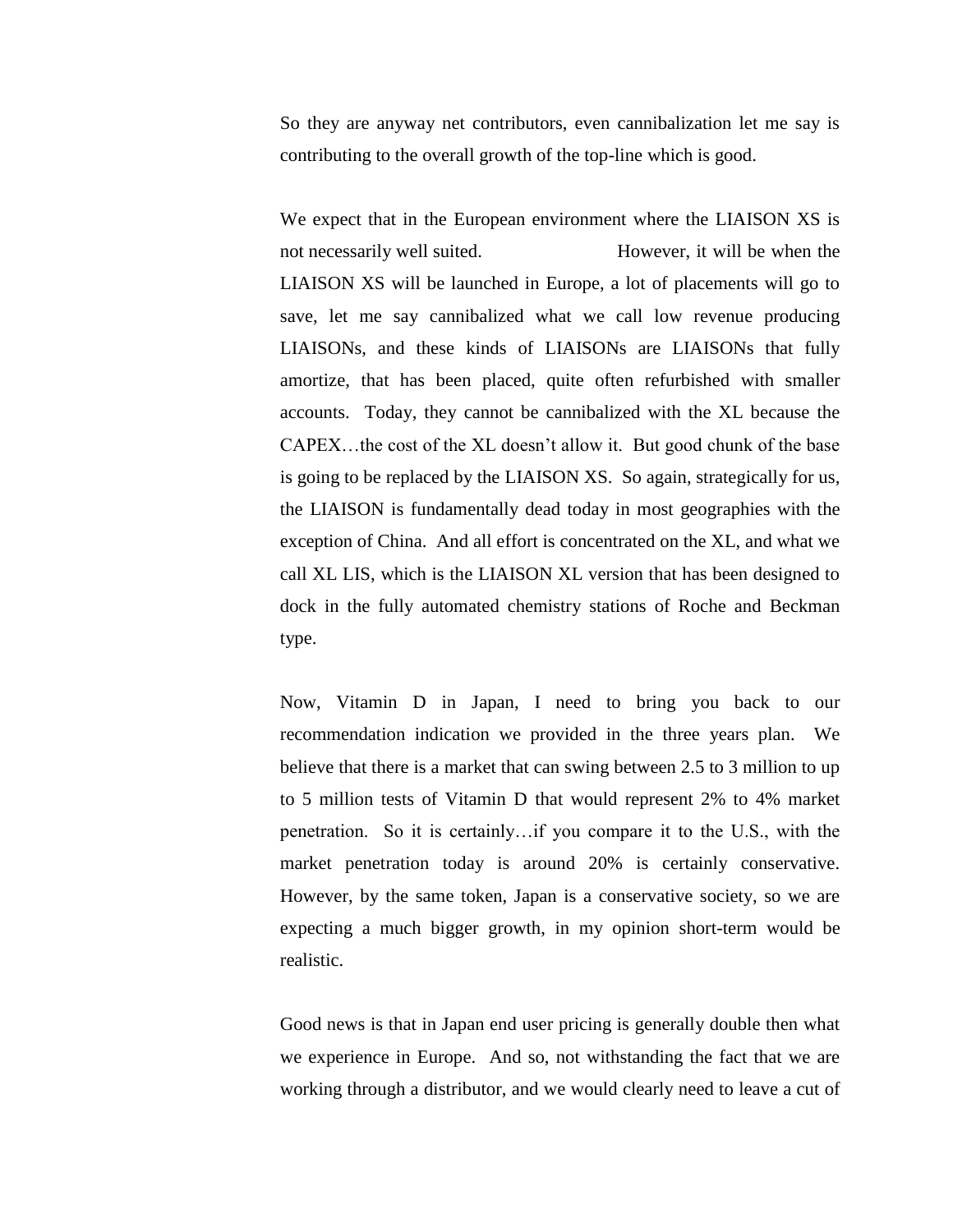the end user price to the distributor. We expect eventually to sell to Japan without really any operating cost there to sell to Japan to the same end user price, today we are selling to Europe. So they are not going to be dilutive in terms of average unit price for Vitamin D.

ROMAIN ZANA: Thank you, very clear.

OPERATOR: The next question is a follow-up from Scott Bardo of Berenberg. Please go ahead.

SCOTT BARDO: Yes, thanks very much. Very quick follow-up actually, I think historically you have guided for net placement of LIAISON instruments. And forgive me, if I have missed it within the release. But could you clarify what you are expecting in terms of net placement throughout the course of 2016?

CARLO ROSA: Okay. Scott, listen, we decided that we are not going to provide an official guidance to this. And let me tell you why, because of what I discussed before. So today, there is…look at what happened in 2015, we placed an excess of 600 systems…620 systems XL, new XL. However, we had to take out 160 LIAISONs. And so, some of the XL placed went to replace LIAISON. You know, at the beginning of…when we introduced this the net placement algorithm, it was a very simple calculation, and it was a very simple tool for investors to understand the revenue growth, it was at least as far as CLIA is concerned, so you were multiplying number of placements times revenue per box, and you would get the CLIA contribution.

> However, this is becoming much more complicated today because you have new placements; you have placements that are going to very large accounts. You have placements that are replacing LIAISON, but every time you do that, you get a revenue growth of 30%. So we realized